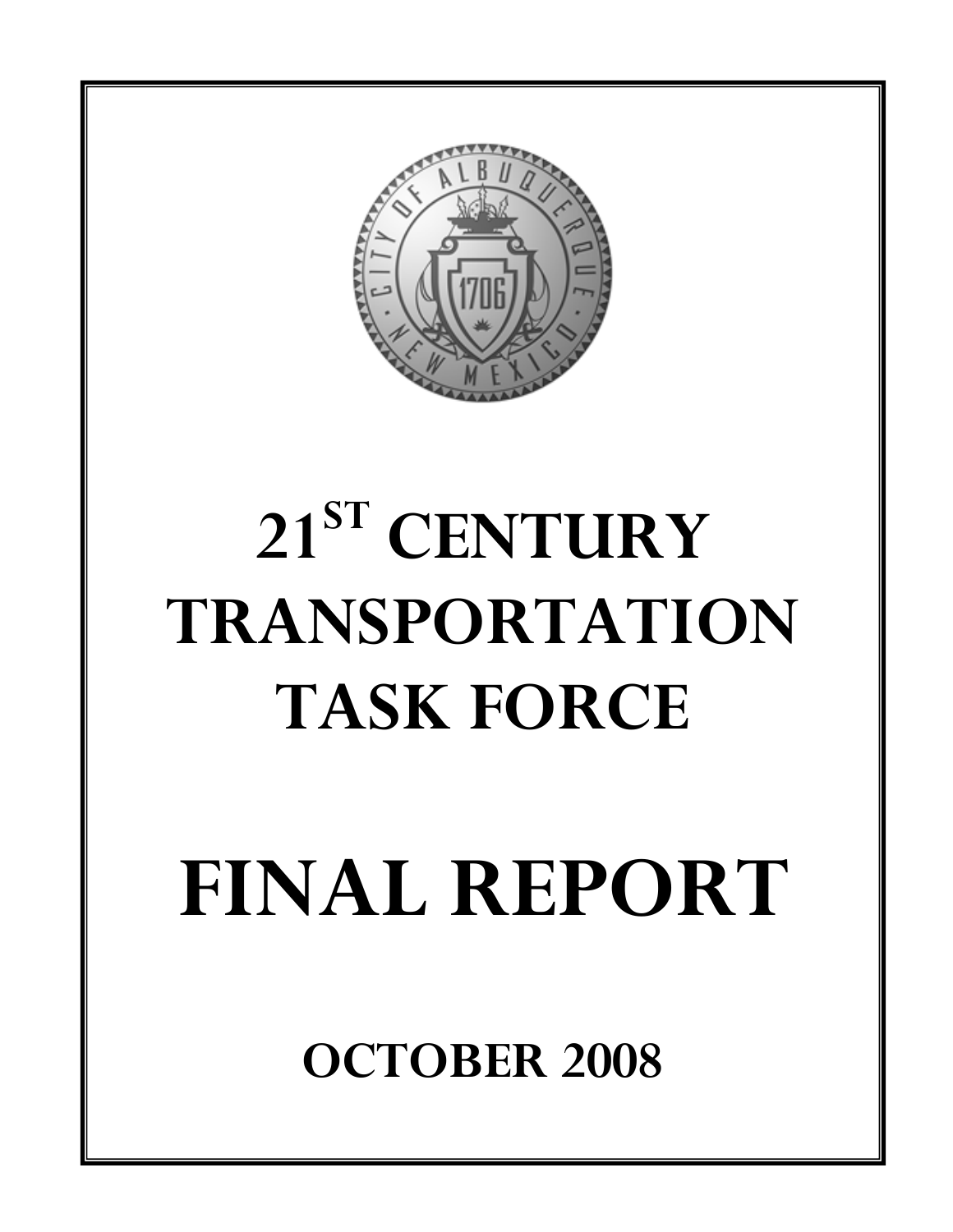**Members** Isaac Benton, District 3 City Councilor, Co-Chair Mike Skaggs, Co-Chair Claude Luisada, District 1 Claude Morelli, District 2 Moises Gonzalez, District 3 Jeffrey Peterson, District 4 Antonio Sandoval, District 5 Charles Ivy, District 6 Terry Keene, District 7 Gary Bodman, District 8 Nevin Harwick, District 9 Clovis Acosta, University of New Mexico Chris Blewett, Mid-Region Council of Governments Frank Burcham, City of Albuquerque Energy Conservation Council Ralph Cipriani, Sandia National Laboratories Augustine "Gus" Grace, Air Quality Control Board Dale Lockett, Albuquerque Convention and Visitors Bureau JW Madison, Rails Inc. Joanne McEntire, 1000 Friends of New Mexico Bob Murphy, Albuquerque Economic Development/Economic Forum Alex Romero, Albuquerque Hispano Chamber of Commerce Martin Sandoval, Albuquerque Public Schools Albert "Bert" Thomas, National Association of Industrial and Office Properties Brent Wilson, Kirtland Air Force Base Joel Wooldridge, American Planning Association – NM Chapter

#### **City Staff**

Ed Adams, Chief Administrative Officer Donna Baca, City Council Services John Castillo, Director, Dept. of Municipal Development Andrew de Garmo, Transit Dept. Richard Dineen, Director, Planning Dept. Patrick Montoya, Planning Dept. Greg Payne, Director, Transit Dept./ABQ Ride Tony Pedroncelli, Office of the Mayor Keith Perry, Transit Dept. Michael Riordan, Deputy Director, Dept. of Municipal Development Kara Shair-Rosenfield, City Council Services Michael Smith, Human Resources Jon Zaman, City Council Services

#### **Other Resources**

Tony Sylvester, Mid-Region Council of Governments Jamie Welles, City of Albuquerque Indicators Progress Commission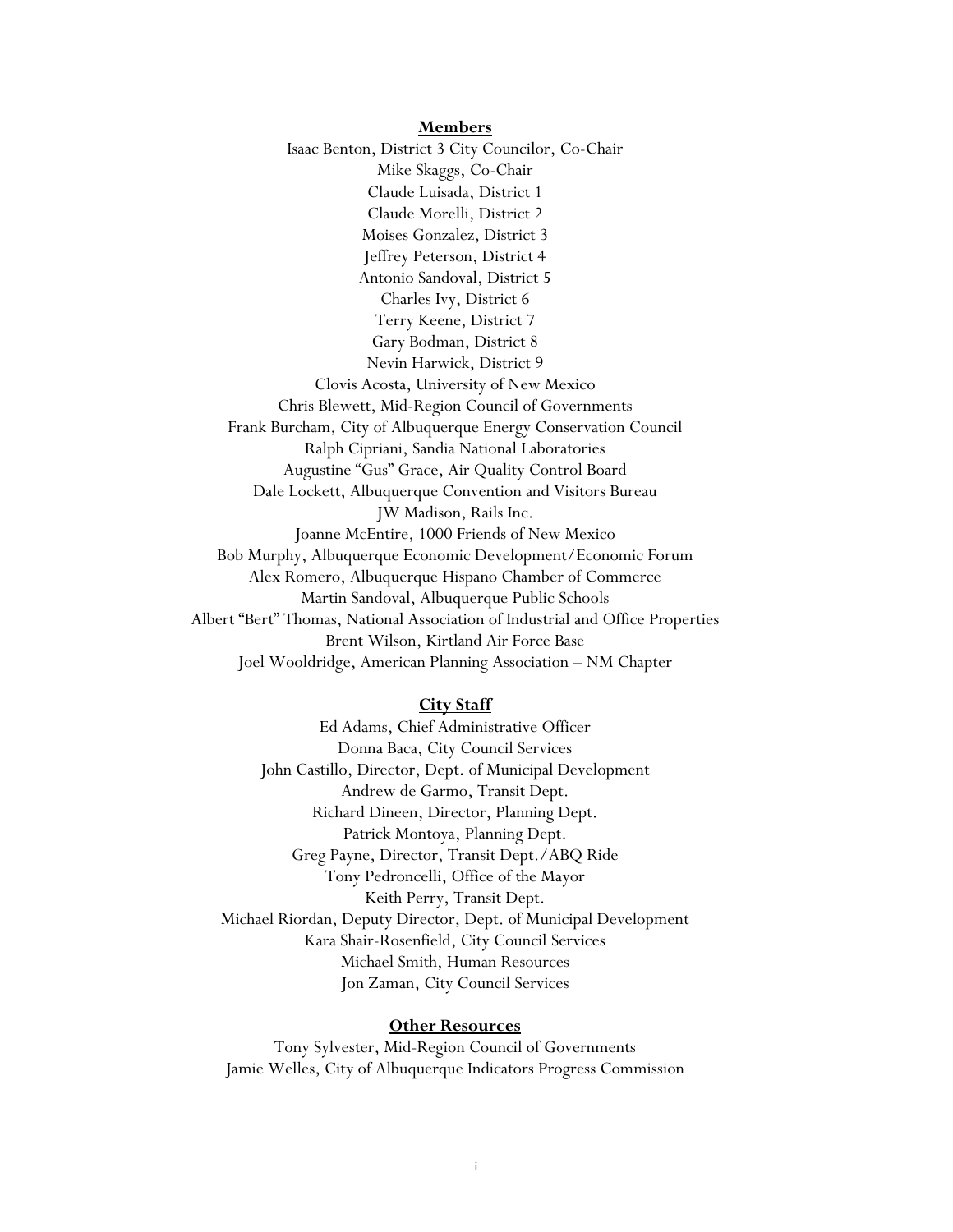| <u>Section</u>                                                             | <u>Page</u> |
|----------------------------------------------------------------------------|-------------|
| Part I: Introduction – History, Vision, Mission & Values of the Task Force |             |
| <b>History of the Task Force</b>                                           | 2           |
| <b>Vision, Mission, Values</b>                                             | 8           |
| <b>Part II: Recommendations</b>                                            |             |
| 1. Roadway, Trail & Bikeway, and Other Multi-Modal Improvements            | 10          |
| 2. City-Wide Public Transit                                                | 14          |
| 3. Development of Modern Streetcar                                         |             |
| <b>Majority Position</b>                                                   | 18          |
| <b>Minority Position</b>                                                   | 21          |
| 4. Financing Options (Non-Transportation Infrastructure Tax)               | 24          |
| 5. Dedication of the 1/4 Cent Transportation Infrastructure Tax            | 25          |

## **TABLE OF CONTENTS**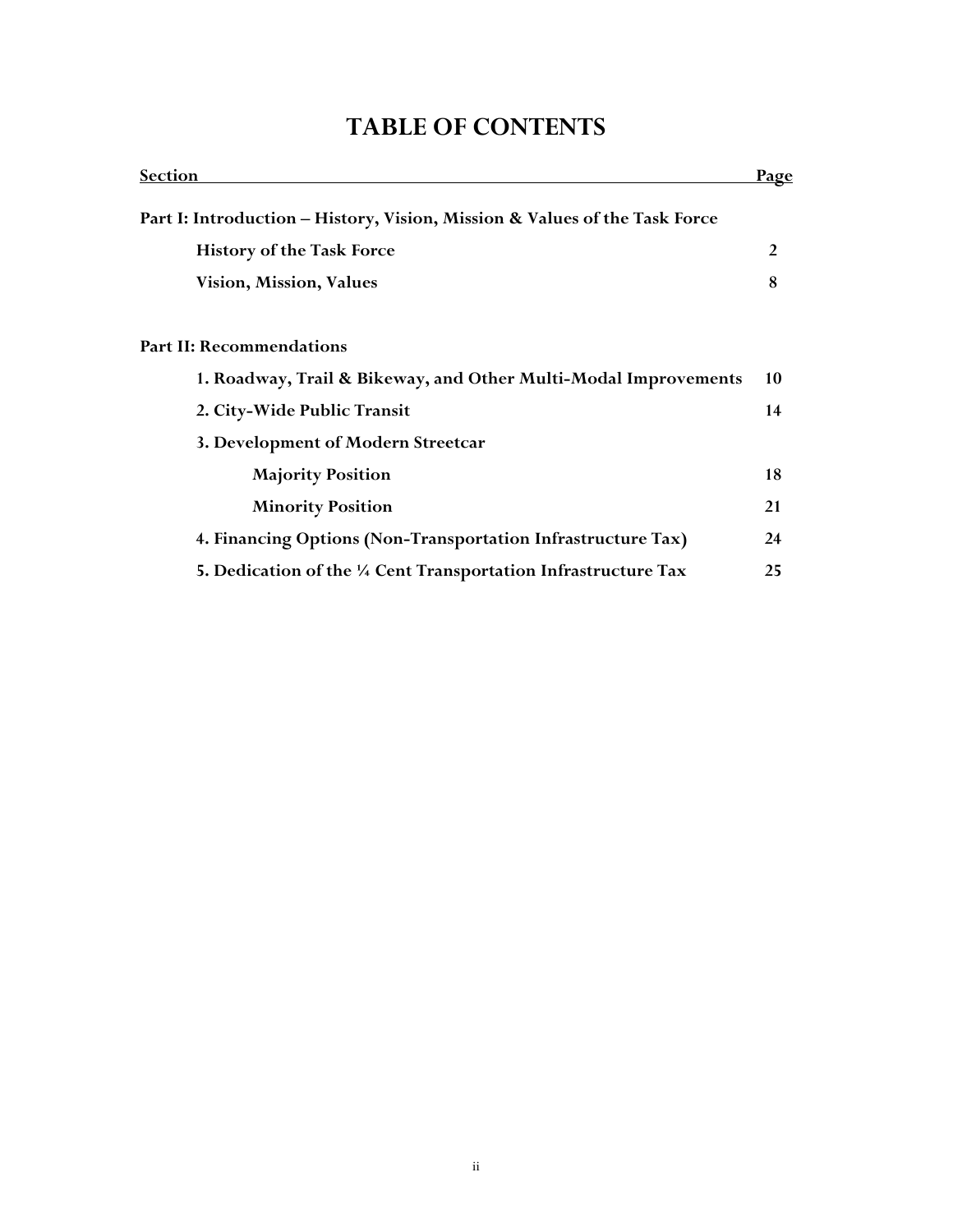# **PART I**

# **INTRODUCTION:**

# **HISTORY, VISION, MISSION, & VALUES OF THE TASK FORCE**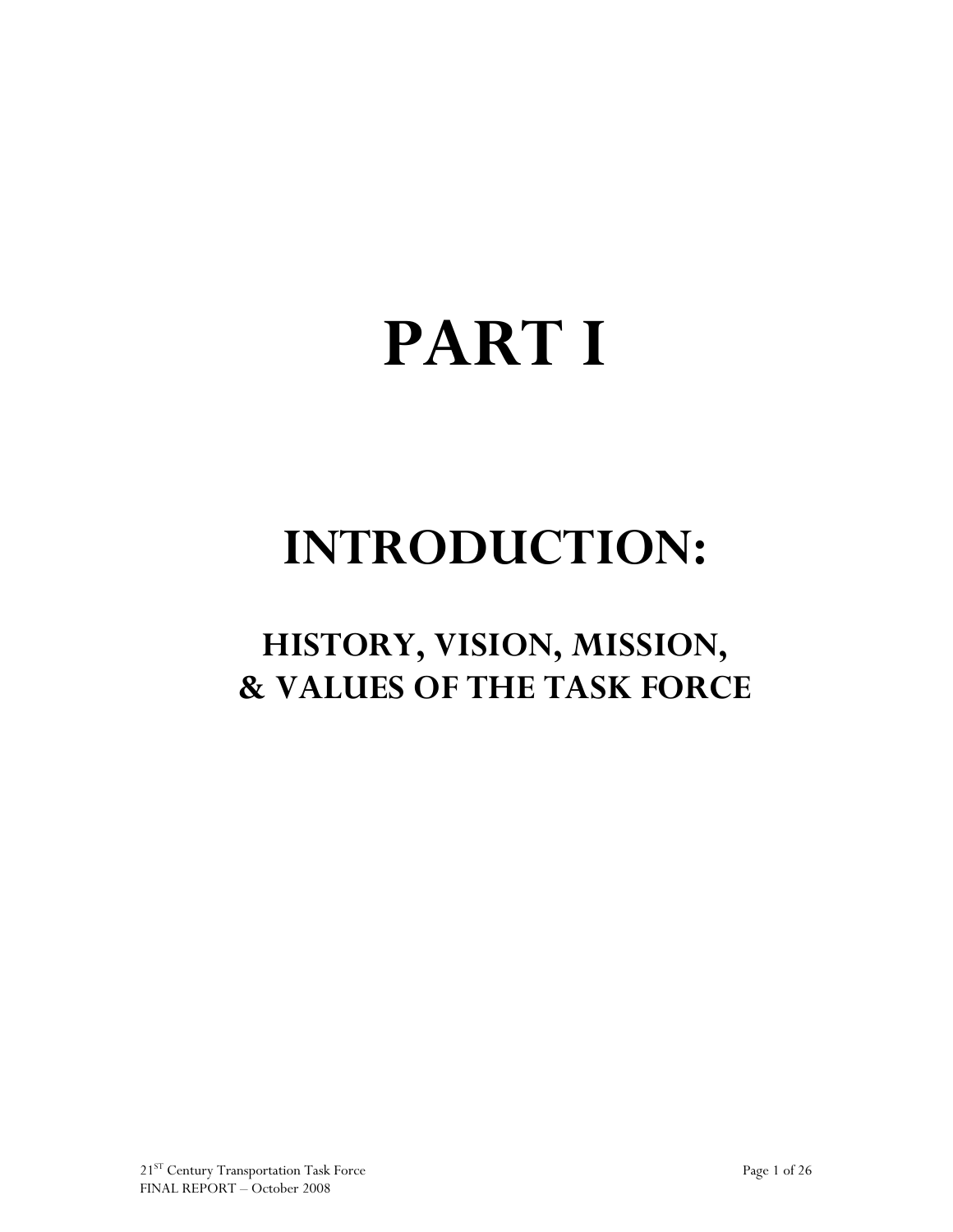## **HISTORY OF THE TASK FORCE**

In order to understand the inception of the  $21<sup>st</sup>$  Century Transportation Task Force, it is necessary to briefly review the history of the City's ¼ Cent Transportation Infrastructure Tax and the proposal to continue the tax that was presented by the Administration to the City Council in 2006.

#### **HISTORY OF THE ¼ CENT TRANSPORTATION INFRASTRUCTURE TAX**

In January 1999, Mayor Jim Baca submitted an Ordinance to the City Council, asking for the imposition of an excise tax equal to one-fourth of one percent of gross receipts to be used for transportation infrastructure improvement and mandating an election for voter approval of the tax. In his memo to Council President Vincent E. Griego, Mayor Baca explained the purpose of the tax as he envisioned it:

"The one-quarter of 1 percent municipal gross receipt tax, which I call the Quarter Cent Transportation Tax, is an aggressive and bold step forward to create a truly multi-modal transportation system in our city. This tax will allow the accelerated maintenance and upgrading of current deficiencies in our existing road system. It is critical that we protect the investment the city and taxpayers have made to date in our built community. If we fail to address these deficiencies we only compound the problem and degrade our quality of life. At the same time we will be creating a high quality, interconnected transit, bike and trails system to serve us effectively in the  $21<sup>st</sup>$  Century. While upgrading our streets and roads for today's use, we must be mindful of the future and invest in our transit system as well. We must enhance our transit system to make it consistent, reliable, and provide a greater level of service during the evening hours and on week-ends. The goal is to create an integrated system that will improve air quality, reduce congestion, and maximize the ability of all of our citizens to move about our community in a safe, efficient and cost effective way…"

The Ordinance was eventually approved by the City Council on a 6-3 vote, and Albuquerque voters approved the imposition of the tax in 1999.

§ 4-3-7-5 DEDICATION.

(A) Revenue from the Transportation Infrastructure Tax will be used to fund the improvement of transportation systems for the benefit of the city. The tax shall be dedicated to the following purposes in the specified percentages of the tax revenues:

| (1) Road Rehabilitations | Not less than 32% |
|--------------------------|-------------------|
| (2) Road Deficiencies    | Not more than 32% |
| (3) Road Maintenance     | 12%               |
| (4) Trails and Bikeways  | $4\%$             |
| $(5)$ Transit            | 20%               |
|                          |                   |

The revenues dedicated to roads shall be used for the developed parts of the city for existing infrastructures including interstate highways.

(B) For the purposes of this dedication, the following definitions shall apply:

DEFICIENCY. Projects required to correct inadequate service, in other words, to bring system capacity to adopted level of service standards or enhance aesthetics. Of the amount available, no more than 25% of the total may be expended to enhance aesthetics on interstate highways for the next three fiscal years beginning with FY06.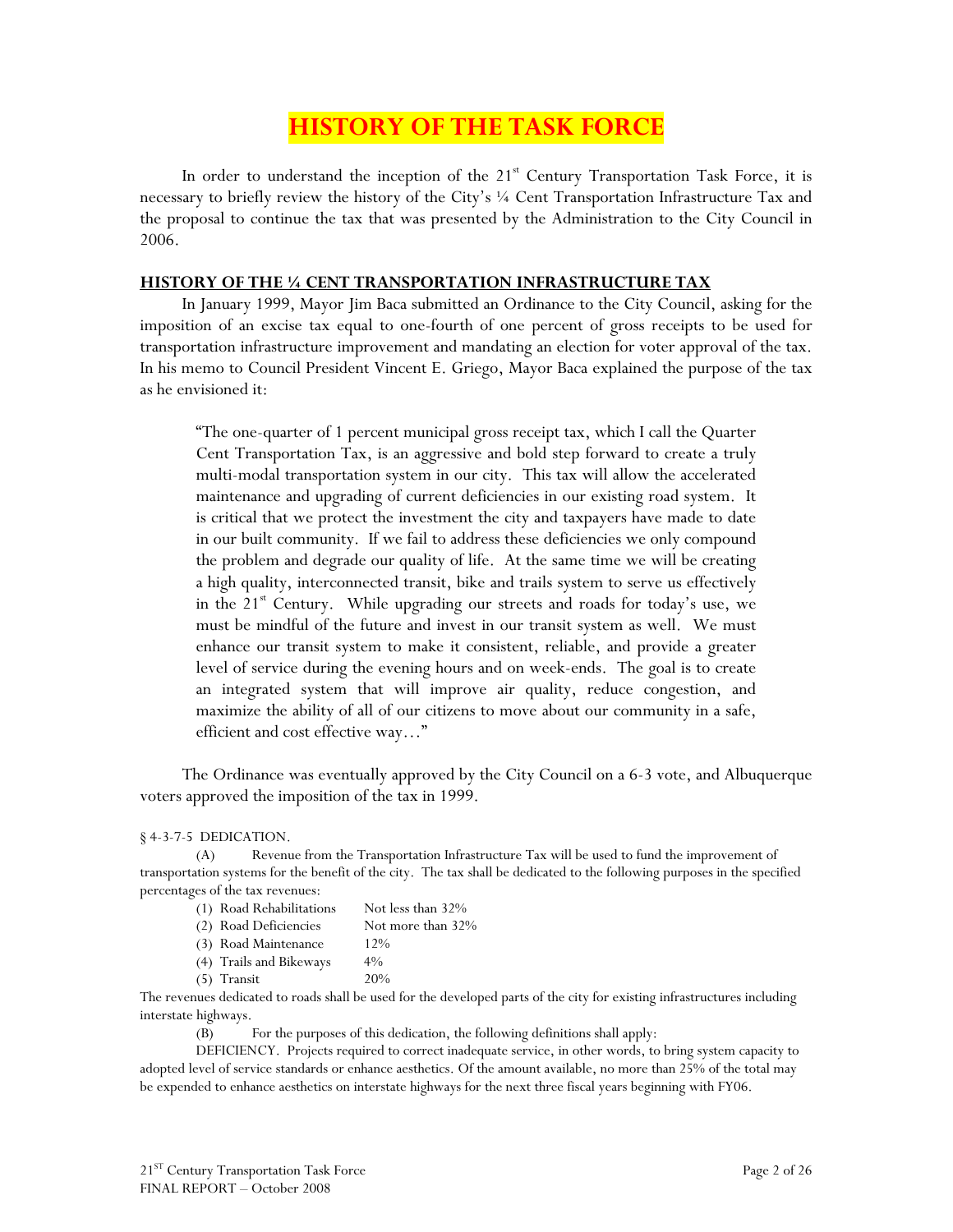Following the end of the three year period, no funds shall be expended to enhance aesthetics on interstate highways. Deficiency expenditures add system capacity.

REHABILITATION. Projects required to extend the service life of an existing facility, to improve its operation, or to restore original performance or capacity or enhance aesthetics. Of the amount available, no more than 25% of the total may be expended to enhance aesthetics on interstate highways for the next three fiscal years beginning with FY06. Following the end of the three year period, no funds shall be expended to enhance aesthetics on interstate highways. Rehabilitation expenditures do not add system capacity.

The Expenditures for Road Deficiencies, as covered in the annual plan submitted to the Council, shall be consistent with adopted city policies as contained in Bill No. F/S R-70 (Enactment 91-1998) "Establishing a growth policy framework", encouraging infill development, and other adopted policies regarding urban development.

(D) The funds spent for Rehabilitation and Deficiency shall be net new monies expended for these purposes. In order to establish the current level of spending, an average expenditures in FY/96, FY/97, and FY/98 separately for Rehabilitation and Deficiency shall be calculated.

(Ord. 14-1999; Am. Ord. 31-2006; Am. Ord. 44-2006; Am. Ord. 10-2007)

§ 4-3-7-6 PLANS AND REPORTS.

(A) Sixty days prior to the beginning of each fiscal year, the Mayor shall submit to the Council in the form of a Resolution for approval a listing of each rehabilitation and deficiency project to be initiated in the coming fiscal year and its estimated costs. The Mayor shall submit to the City Council a plan for the expenditures for that fiscal year. At the completion of each fiscal year, the Mayor shall submit to the City Council and to the public an annual report on the expenditures for that fiscal year. The Office of Internal Audit and Investigations shall conduct audits of expenditures of the Transportation Infrastructure Tax to determine whether the expenditures have been made in a manner consistent with the provisions of the dedication of the Tax.

(B) Audits shall be conducted according to the following schedule:

(1) The audit for fiscal years 2000, 2001, 2002 and 2003, 2004 and 2005 shall be submitted by March 1, 2006;

(2) The audit for fiscal years 2006 and 2007 shall be submitted by November 1, 2008.

(3) The audit for fiscal years 2008, 2009 and 2010 shall be submitted by November 1, 2011. (Ord. 14-1999; Am. Ord. 67-2005)

§ 4-3-7-7 MANDATORY ELECTION.

The tax imposed pursuant to §§ 4-3-7-1 et seq. shall not be effective until approved by the majority of registered voters voting on the question at a special election to be held on a date set by the Council and pursuant to the provisions of the City Charter and of the Municipal Election Code. The special election shall be conducted by allmailed ballot in accordance with the Mail Ballot Election Act (Sections 1-23-1 to 1-23-7 NMSA 1978) and the City of Albuquerque Election Ordinances (Chapter 2, Article 4 ROA, 1994).

(Ord. 14-1999)

§ 4-3-7-8 EFFECTIVE DATE OF §§ 4-3-7-1 ET SEQ.

The effective date of §§ 4-3-7-1 et seq. shall be January 1, 2000.

(Ord. 14-1999)

§ 4-3-7-9 EFFECTIVE DATE OF TAX.

The effective date of the Municipal Gross Receipts Tax imposed by §§ 4-3-7-1 et seq. shall be January 1, 2000, pending the favorable outcome of a mandatory election to be held pursuant to § 4-3-7-7 above and acceptance of the effective date by the State Taxation and Revenue Department.

(Ord. 14-1999)

§ 4-3-7-10 EXPIRATION OF TAX.

The excise tax imposed by §§ 4-3-7-1 et seq. shall expire ten years after the effective date of this tax. (Ord. 14-1999)

#### **2006 PROPOSED CONTINUATION OF THE ¼ CENT TRANSPORTATION INFRASTRUCTURE TAX**

In October 2006, Mayor Martin J. Chavez submitted a proposal to the City Council to continue the ¼ Cent Transportation Infrastructure Tax through 2020. The proposal contained the following: 1) the accomplishments of the first seven years of the tax, 2) the plan for the final three years of the original tax, and 3) the plan for continuing the program into the next decade.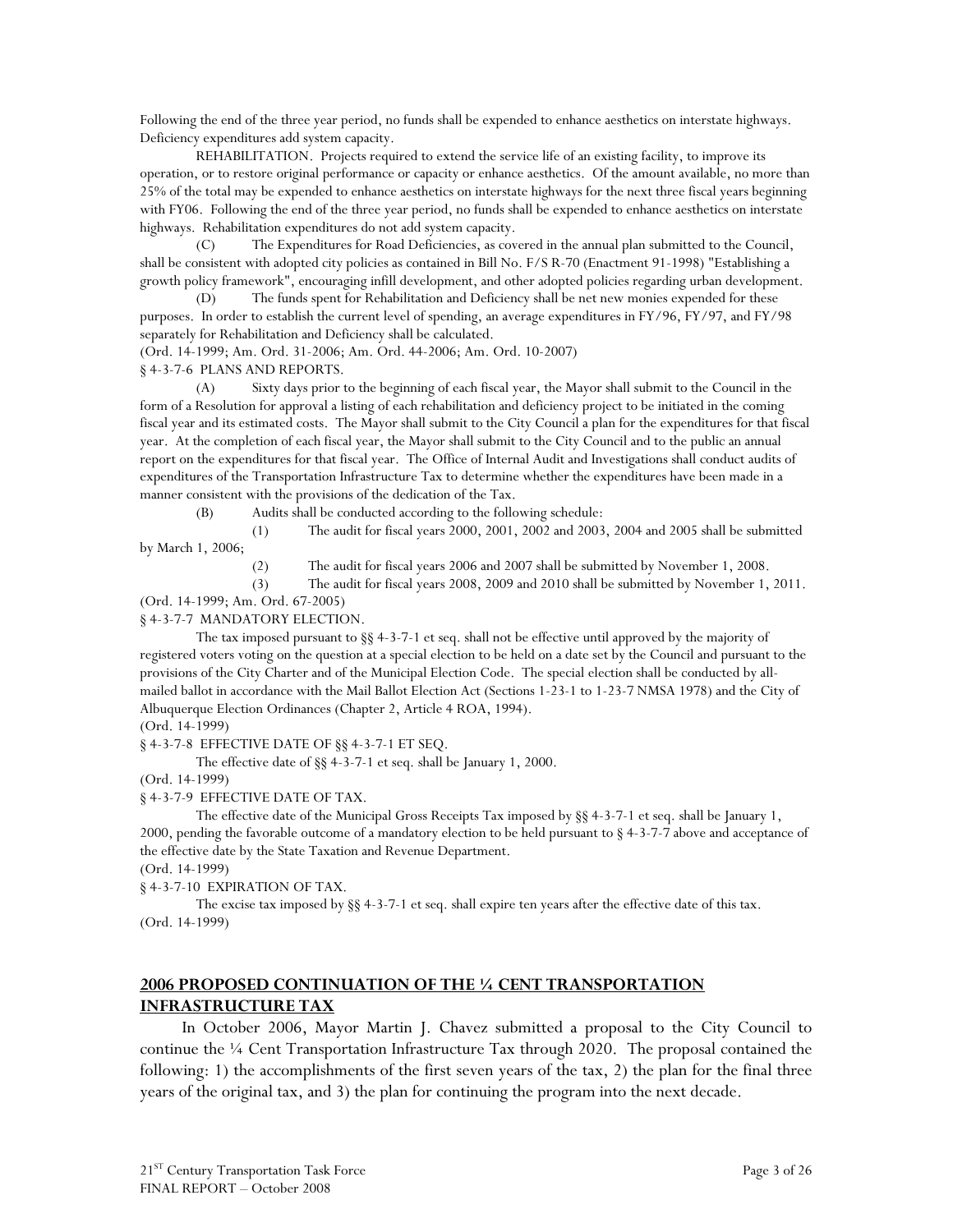A major component of the 2006 proposal was the introduction of a plan to design, construct, implement, and operate a modern streetcar line in Albuquerque. According to the proposal, "A streetcar is vital to improving our current mass transit system because it increases ridership and stimulates mixed-use development of under-utilized properties. The scale of a streetcar is ideally fit for Albuquerque because it connects neighborhoods and increases pedestrian connectivity."

The proposal contained the following recommended annual breakdown of the tax:

- Street Rehabilitation: 24% (\$10,000,000)
- Street Deficiencies: 13% (\$5,000,000)
- Street Maintenance: 8% (\$3,000,000)
- Transit:  $19\%$  (\$7,600,000)
- Trails:  $3\%$  (\$1,000,000)
- Streetcar Operating:  $8\%$  (\$3,000,000)
- Streetcar Capital: +/– 25% (Remaining Balance)

The City Council voted to continue the  $\frac{1}{4}$  Cent Transportation Infrastructure Tax on November 16, 2006, by a 6-3 vote (F/S O-06-49). As part of the continuation of the tax, the Council approved the Mayor's proposed breakdown of the tax, including dedicating a portion of the tax to the construction and operation of the streetcar. The final version of the Ordinance also contained a new section that established regulations for financing the streetcar through a Tax Increment Development District (TIDD) and called for transit-oriented development planning to take place in the corridor where the streetcar would be located.

The following section was added to § 4-3-7-5 of the City's Code of Ordinances:

*(B) The following regulations are established for the street car system supported by the revenue sources addressed in this part:* 

*(1) Financing. A Tax Increment Development District (TIDD) shall be initiated for the corridors proposed in Attachment A [Ord. 44-2006] as they come online, to finance the capital costs, operating costs, and related projects for the street car system including adjacent land uses. The city shall act as the applicant for this TIDD. [Editor's note: Attachment A to Ord. 44-2006 referenced in this section is available on file in the City Clerk's office.]* 

*(2) Transit Oriented Development (TOD) Planning. A comprehensive system of planning, zoning,*  design, streetscape, and multi-modal transportation regulations will substantially enhance the ability to achieve the redevelopment *and economic development potential of the street car system. Such Transit oriented development includes elements of pedestrian orientation, active public places, Main Street development, large and small TOD centers, mixed-use, mixed-densities, and high quality building materials and design. Such regulations shall be drafted and implemented concurrently with the street car system and with appropriate public involvement. The Executive Branch shall consult with the City Council and the Councillor whose district the street car project passes through, on the management of the planning and regulatory work in the corridor.* 

*(3) Allowed uses of TIDD revenues. TIDD revenues for the street car system may be used for the following purposes as authorized by New Mexico Statute:* 

- *(a) Transit facilities, equipment, and vehicles.*
- *(b) Streetscape and roadway improvements.*
- *(c) Parking areas including facilities.*
- *(d) Landscaping.*
- *(e) Pedestrian improvements.*
- *(f) Parks.*
	- *(g) Public buildings.*
	- *(h) Workforce housing.*
	- *(i) Professional services.*
	- *(j) Other public improvements consistent with the TIDD statute and the intent of this part.*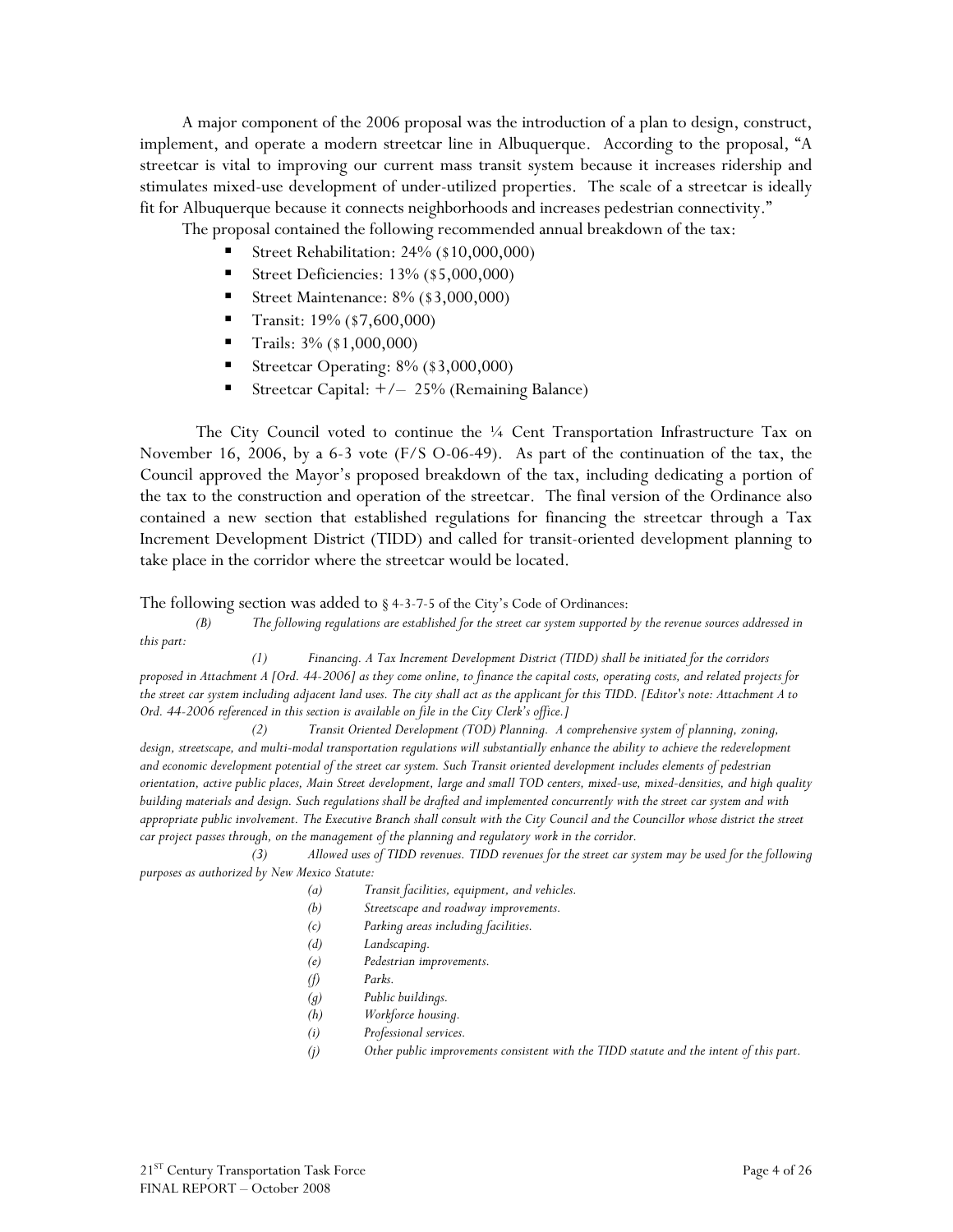#### **STREETCAR SYSTEM AS PROPOSED IN 2006**

The modern streetcar system as originally proposed consisted of 16 single-track miles at around \$14 million per single-track mile. This included the UNM sports center/Sunport loop which was to have been financed primarily by the State. Its final route as approved by the Council was from Atrisco to San Mateo on Central and from Central to the airport on Yale and University.

The **arguments for** the system included the longevity of the equipment and system vs. buses (8-12 year average life), appeal of the system to riders who now do not use buses, increasing overall transit ridership, energy efficiency and lower operational costs vs. buses, development and other economic stimulus opportunities, including tourism and real estate "transit-oriented" development along the route.

**Arguments against** the system focused on the total cost of the system vs. potential for significant improvements in the bus system were similar amounts of tax dollars to be spent, the geographic focus of the project in the central city – "there is nothing in it for the average citizen in the heights or west side", disruption of business during construction, and "ugly" power lines overhead.

#### **TASK FORCE CREATION, REPRESENTATIVES, AND PROCESS**

In response to concerns expressed by some city councilors and members of the public about moving forward with the streetcar without additional analysis, specifically with regard to how it would interface with the rest of the city's transportation system, the Council proposed the creation of the 21<sup>st</sup> Century Transportation Task Force via City Council Ordinance, O-07-71, which was adopted by a 5-4 vote of the Council on March 19, 2007. O-07-71 also called for a cost-benefit analysis of the modern streetcar system as proposed in 2006, and repealed the extension of the  $\frac{1}{4}$ Cent Transportation Infrastructure Tax that the Council had approved in November 2006.

| Organization                                             | Member              |
|----------------------------------------------------------|---------------------|
| City Council District 1                                  | Claude Luisada      |
| City Council District 2                                  | Claude Morelli      |
| <b>City Council District 3</b>                           | Moises Gonzalez     |
| City Council District 4                                  | Jeffrey Peterson    |
| <b>City Council District 5</b>                           | Antonio Sandoval    |
| City Council District 6                                  | Charles Ivy*        |
| City Council District 7                                  | Terry Keene         |
| <b>City Council District 8</b>                           | Gary Bodman         |
| City Council District 9                                  | Nevin Harwick       |
| Albuquerque Hispano Chamber of Commerce                  | Alex Romero         |
| National Association of Industrial and Office Properties | <b>Bert Thomas</b>  |
| Kirtland Airforce Base                                   | <b>Brent Wilson</b> |
| University of New Mexico                                 | Clovis Acosta       |
| Mid-Region Council of Governments                        | Chris Blewett       |
| Greater Albuquerque Chamber of Commerce                  | Cynthia Reinhart*   |
| Albuquerque Convention and Visitors' Bureau              | Dale Lockett        |
| American Automobile Association - New Mexico Affiliate   | Jeannie Chavez*     |

**APPOINTED TASK FORCE REPRESENTATIVES**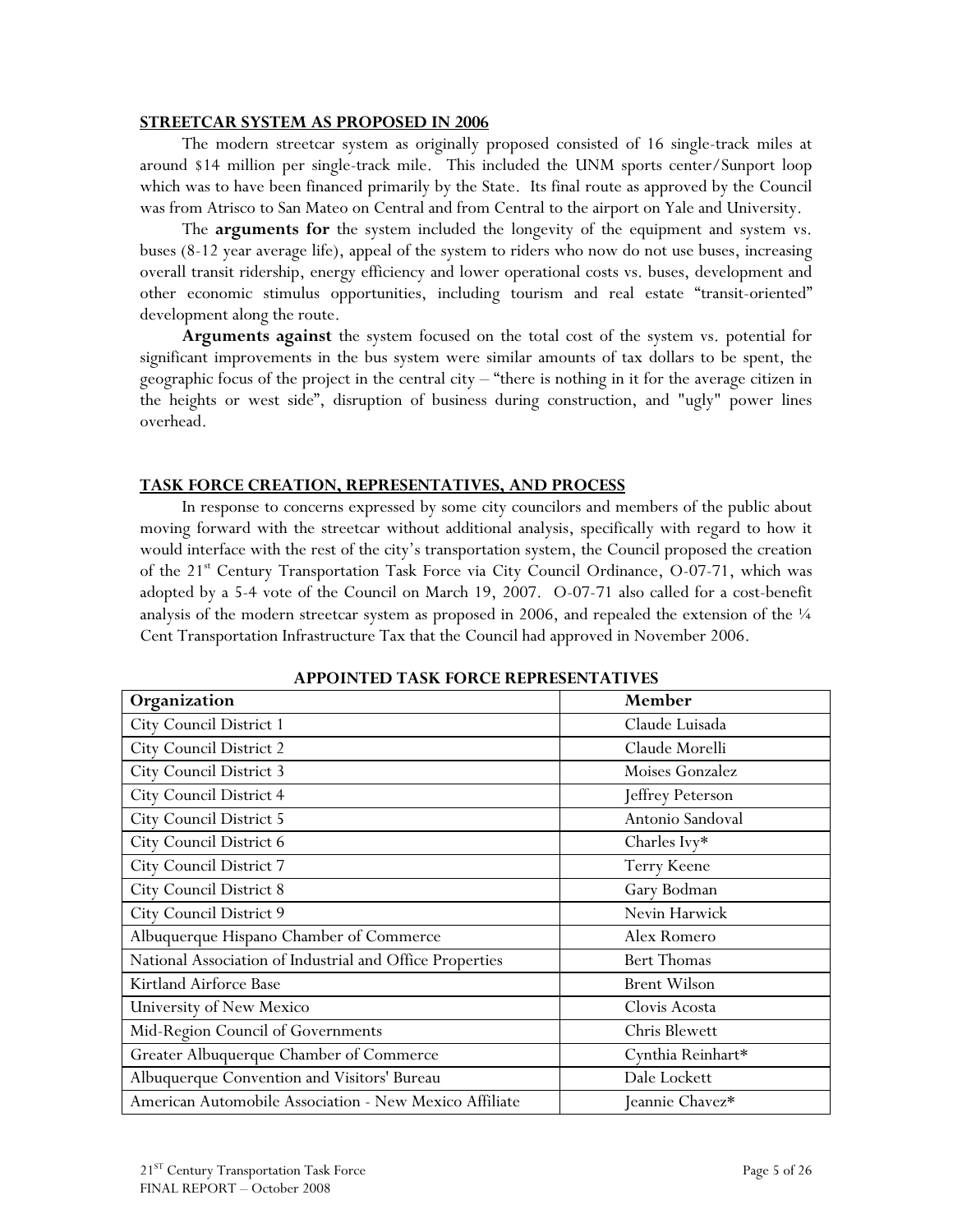| Albuquerque Alliance for Active Living                 | Joanne McEntire       |
|--------------------------------------------------------|-----------------------|
| American Planning Association - New Mexico Chapter     | Joel Wooldridge       |
| Rails, Inc.                                            | <b>JW</b> Madison     |
| Albuquerque Public Schools (Principal, El Dorado High) | Martin Sandoval       |
| Sandia National Laboratories                           | Ralph Cipriani        |
| Albuquerque Economic Development / Economic Forum      | <b>Bob Murphy</b>     |
| <b>Building Trades Council</b>                         |                       |
| Central New Mexico Community College                   |                       |
| Intel Corporation                                      |                       |
| <b>CABQ Energy Council</b>                             | Frank Burcham         |
| CABQ Air Quality Control Board                         | Augustine "Gus" Grace |
| CABQ Transit Advisory Board                            |                       |
| Co-Chair / City Councilor                              | Isaac Benton          |
| Co-Chair                                               | Mike Skaggs*          |

\*Appointed by Mayor Chavez but was unable to complete service on the task force.

The Task Force began meeting in January 2008 and has met twice a month since then. During the first few months of meeting, the Task Force entertained presentations from key City staff on a variety of topics related to the City's transportation system.

General Overview Presentations

- Meeting 1: An Overview of Funding Sources and Programs (Ed Adams, then-COO)
- Meeting 2: Re-Planning the Modern City for Transit (Richard Dineen, Planning Dept. Director)
- Meeting 2: The Planned Growth Strategy and the CIP Ordinance (Council staff)
- Meeting 2: ABQ Ride Planning (Greg Payne, Transit Dept. Director)
- **Meeting 11: Street Maintenance and Rehabilitation in the Twenty-first Century (Michael** Riordan, DMD Deputy Director)
- Meeting 3: Albuquerque Modern Streetcar as Proposed in 2006 (Michael Riordan, Dept. of Municipal Development Deputy Director)

One of the Task Force's charges was to "Monitor the progress of the cost and benefit analysis…and evaluate its findings and recommendations." As such, the Task Force received four presentations from Leland Consulting Group, who was awarded the contract for the cost-benefit analysis through a competitive bid.

Modern Streetcar Cost-Benefit Analysis Presentations

- Meeting 4: Streetcar Cost-Benefit Analysis Overview of Study, Baseline Analysis (Leland Consulting Group)
- **Meeting 7: Streetcar Cost-Benefit Analysis Land Use Impacts and Transportation Update** (Leland Consulting Group)
- **Meeting 9: Streetcar Cost-Benefit Analysis Funding and Alignment Alternatives (Leland** Consulting Group)
- Meeting 13: Streetcar Cost-Benefit Analysis Final Recommendations (Leland Consulting Group)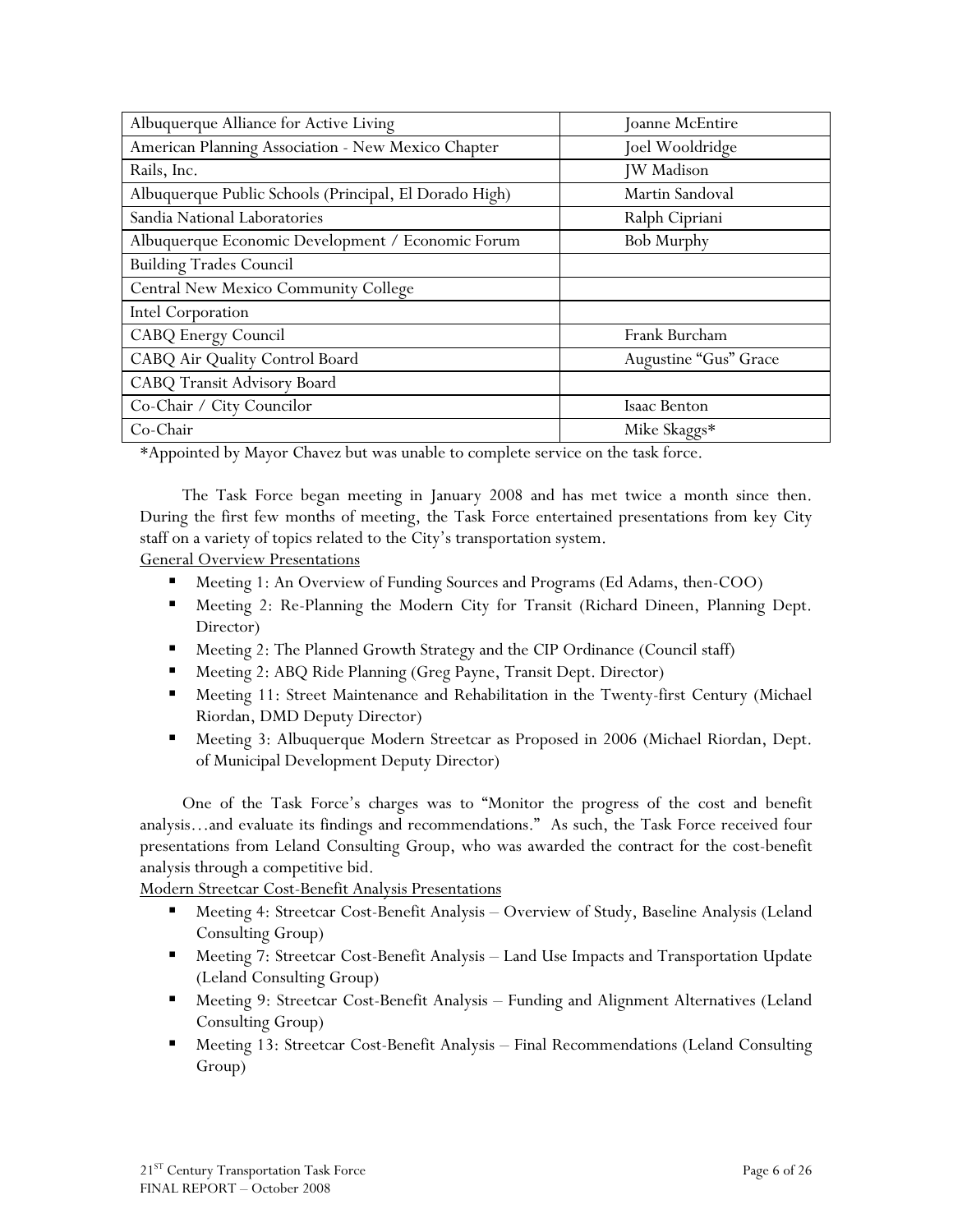In addition to presentations from City staff and Leland Consulting Group, the Task Force heard three presentations made by staff from the Mid-Region Council of Governments (MRCOG). As the agency responsible for providing planning services in the areas of transportation, agriculture, workforce development, employment growth, land use, water, and economic development for the Albuquerque Metropolitan Planning Area (which includes Sandoval, Valencia, and Torrance Counties), the MRCOG provided additional information, such as vehicle miles traveled and other data, for the Task Force to consider.

Mid-Region Council of Governments Presentations

- Meeting 3: Overview of the Mid-Region Council of Governments (Chris Blewett, MRCOG)
- **Meeting 6: Intelligent Transportation Systems (Nathan Masek, MRCOG)**
- Meeting 14: Streetcar from a Regional Perspective (Chris Blewett, MRCOG)

#### **CHARGE TO THE TASK FORCE**

As specified in the legislation that created the Task Force, the Task Force was charged with doing the following:

- A. Develop an understanding of the adopted City policies regarding roadways, public transit, and other multi-modal transportation improvements as contained in the Albuquerque/Bernalillo County Comprehensive Plan and in other relevant documents;
- B. Review the history, expenditures, and the needs associated with the current Transportation Infrastructure Tax;
- C. Review current plans for expansion of the roadways, public transit system, and other multi-modal transportation improvements;
- D. Familiarize itself with the Street Car system as proposed;
- E. Familiarize itself with the relationship between land-use regulation, transit and pedestrian/bicycle use;
- F. Monitor the progress of the cost and benefit analysis as described above and evaluate its findings and recommendations.
- G. Generate a report or reports (majority and/or minority if necessary) summarizing the available information and making recommendations with respect to the dedication of the Transportation Infrastructure Tax, the development of a Street Car in the context of roadway, city-wide public transit, and other multi-modal transportation improvements, and the financing of these improvements by September 1, 2008.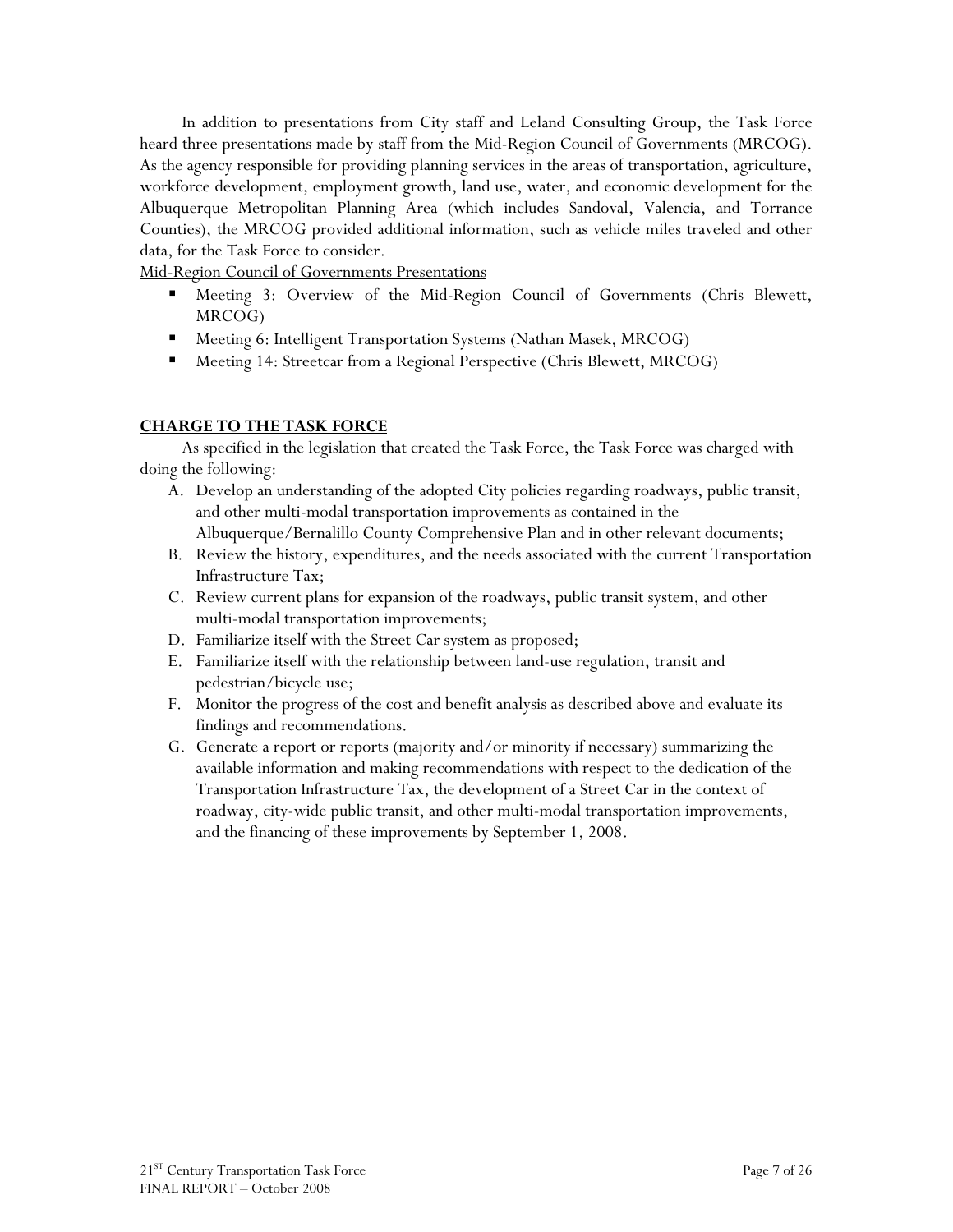## **VISION, MISSION, VALUES**

The Task Force developed and approved by consensus the following Vision Statement, Mission Statement, and Values to guide its work and recommendations:

### **Vision Statement**

"Dramatically reduce the need for travel while increasing transportation opportunities and choices for residents and visitors."

### **Mission Statement**

"Albuquerque's 21st Century Transportation Task Force will consider relevant local government goals and policies in recommending a comprehensive course of action and priorities for funding and building balanced, integrated transportation systems in the coming decades. The Task Force will make recommendations with respect to the continuation and dedication of the Transportation Infrastructure Tax, the development of a modern streetcar in the context of roadway, citywide public transit, and other multi-modal transportation improvements, and the financing of these improvements."

### **Values\***

- Accessible Affordable Convenient Environmentally Sensitive Equitable Land Use Connections Multi-Modal Regional Safe
- \* This list of the Task Force's top nine values was arrived at via the following process:
	- Facilitator Mike Smith divided the Task Force into five small groups of four members each to work on developing a Vision Statement.
	- The Task Force as a whole selected Group 1's statement to use as a starting point for developing a Vision Statement.
	- The Task Force went through the other four Vision Statements and identified key words that they considered to be important concepts that explicate the Vision Statement. Twenty-five words were identified, and the top nine became the Values that, along with the Vision and Mission Statements, helped guide the Task Force's discussions and against which recommendations were tested.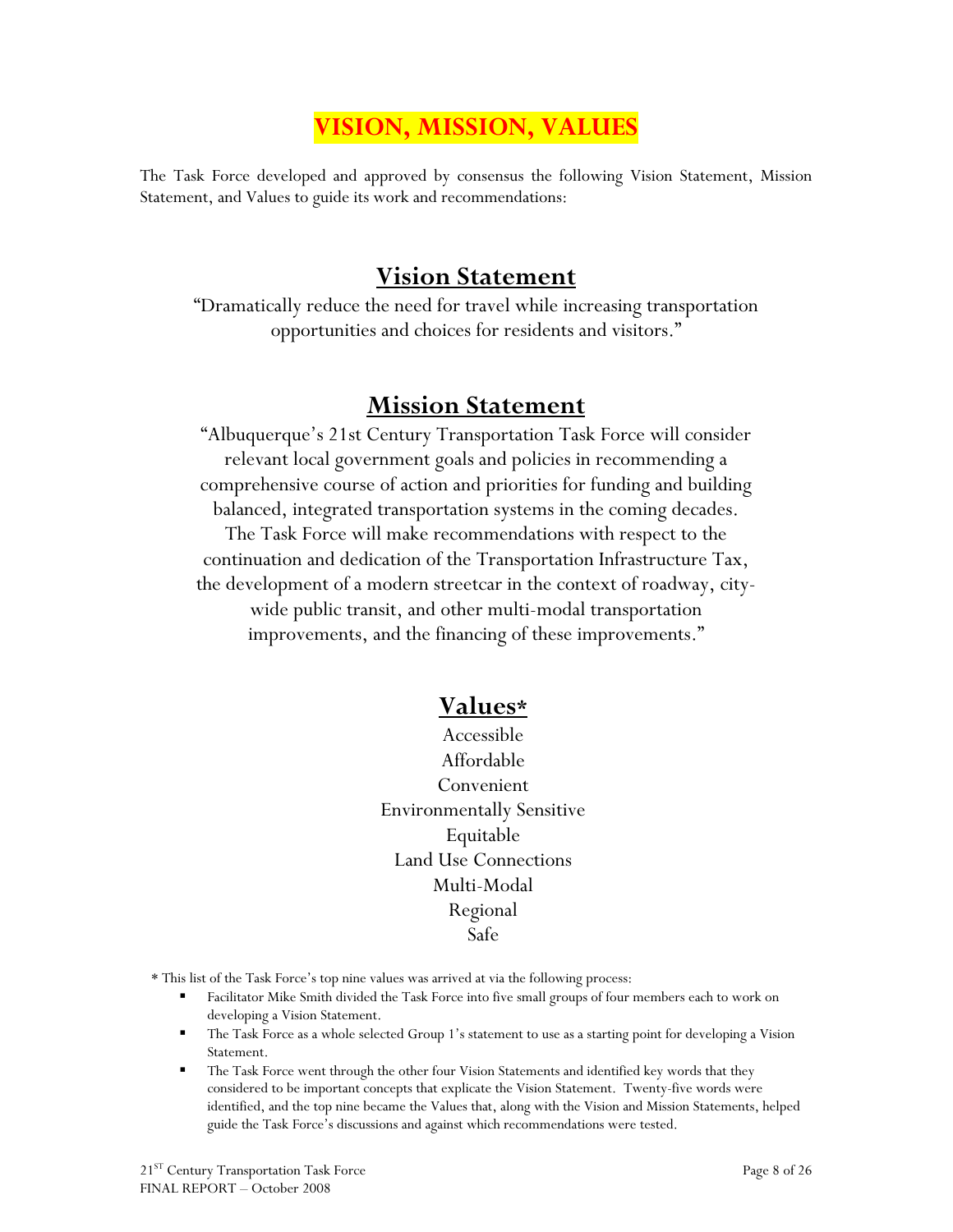# **PART II**

# **RECOMMENDATIONS:**

# **1. ROADWAY, TRAIL & BIKEWAY, AND OTHER MULTI-MODAL IMPROVEMENTS**

## **2. TRANSIT**

## **3. DEVELOPMENT OF A MODERN STREETCAR**

# **4. FINANCING OTHER THAN ¼ CENT TRANSPORTATION INFRASTRUCTURE TAX**

# **5. DEDICATION OF THE ¼ CENT TRANSPORTATION INFRASTRUCTURE TAX**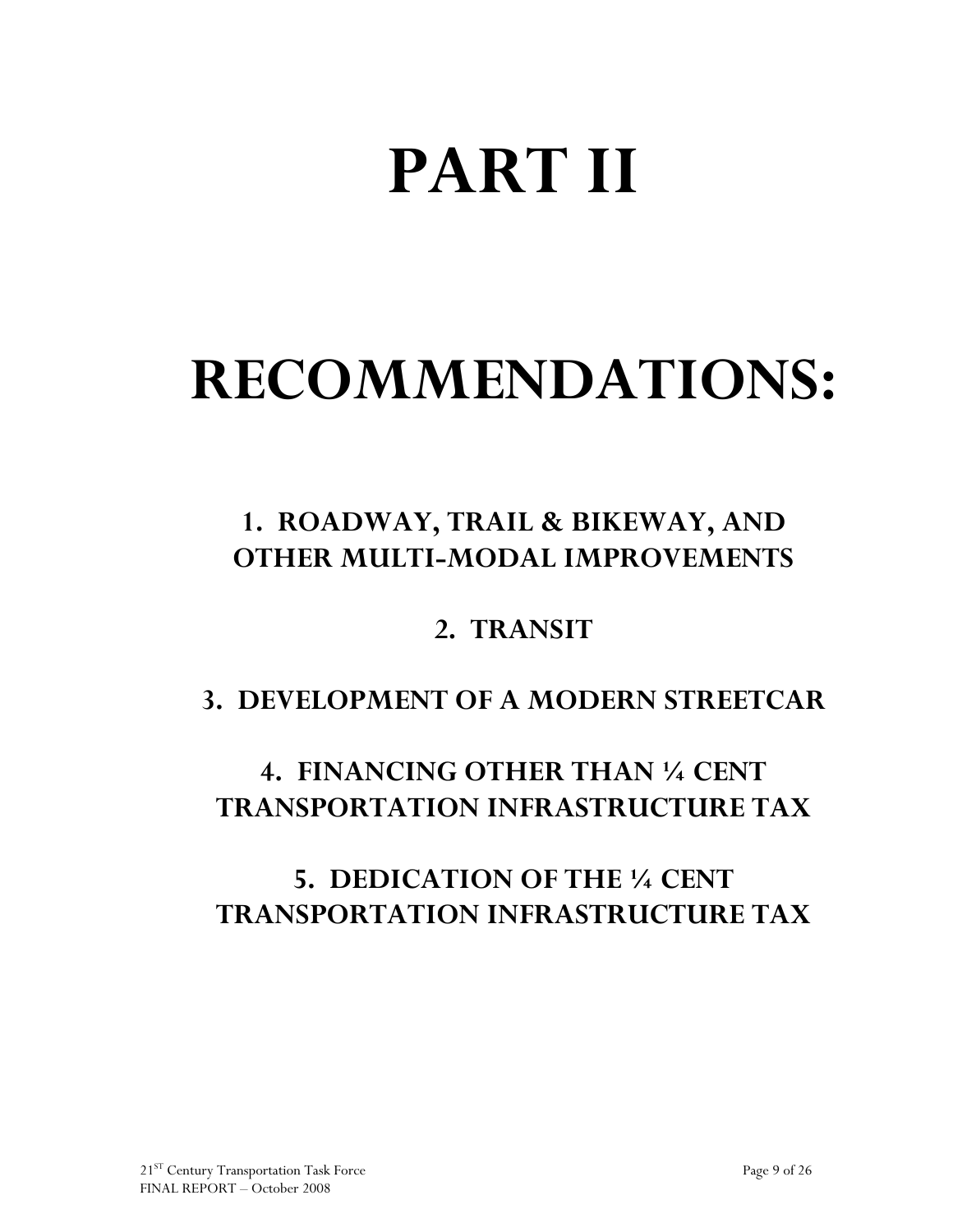## **1. ROADWAY, TRAIL & BIKEWAY, AND OTHER MULTI-MODAL IMPROVEMENTS**

#### **ROADWAYS: MAINTENANCE, REHABILITATION, DEFICIENCIES**

**General Observation**: The City's use of ¼ Cent Transportation Infrastructure Tax funds and other transportation funds should be reevaluated in light of the increasing social and economic costs of excessive vehicle miles traveled (VMT) in Albuquerque. An increased emphasis on multi-modal roadways that facilitate walking, bicycling and public transit is appropriate at this time in our history.

#### **MAINTENANCE**

**Observation**: Since the tax enactment in 1999, the City has used Transportation Infrastructure Tax proceeds to improve "very poor", "poor", and "fair" roadways into a "good" condition. Current funding for maintenance relies extensively on the Transportation Infrastructure Tax. City road miles have increased from 3,990 lane miles to 4,470 lane miles since 1999. A stable funding level for the maintenance program will be needed to keep our system at adequate levels. Such a level must take into account both the steady increases that have occurred in overall Gross Receipts Tax (GRT) revenue as Albuquerque and its economy have grown, and the increases in roadway miles.

- **Policy Recommendation 1**: Biennially review the percentage of the tax that is set aside for street maintenance, in order to evaluate a possible basis for additional funding that can be put towards other mobility and transit purposes.
- **Policy Recommendation 2:** Reduce the cost of maintenance with an eye toward using the lowest first cost and long-term cost, lowest impact (sustainable, recycled and low-energy input) materials, methods and systems.
- **Policy Recommendation 3**: Include trails and bikeways in the Maintenance program.

#### **REHABILITATION**

**Observation**: Rehabilitation includes reconstruction and modernization of public roadways and rights of way, including sidewalk, curb, gutter, and in some places, street furnishings and/or landscaping.

- **Policy Recommendation 1**: Rehabilitation projects should examine the entire rightof-way to enhance usefulness for all mobility modes, including improvements for automobiles as well as for transit, pedestrians, and bicyclists.
- **Policy Recommendation 2**: Rehabilitation projects should prioritize the improvement of connections from automobiles and pedestrian travel to other modes of travel, as well as improvement of conditions for pedestrians.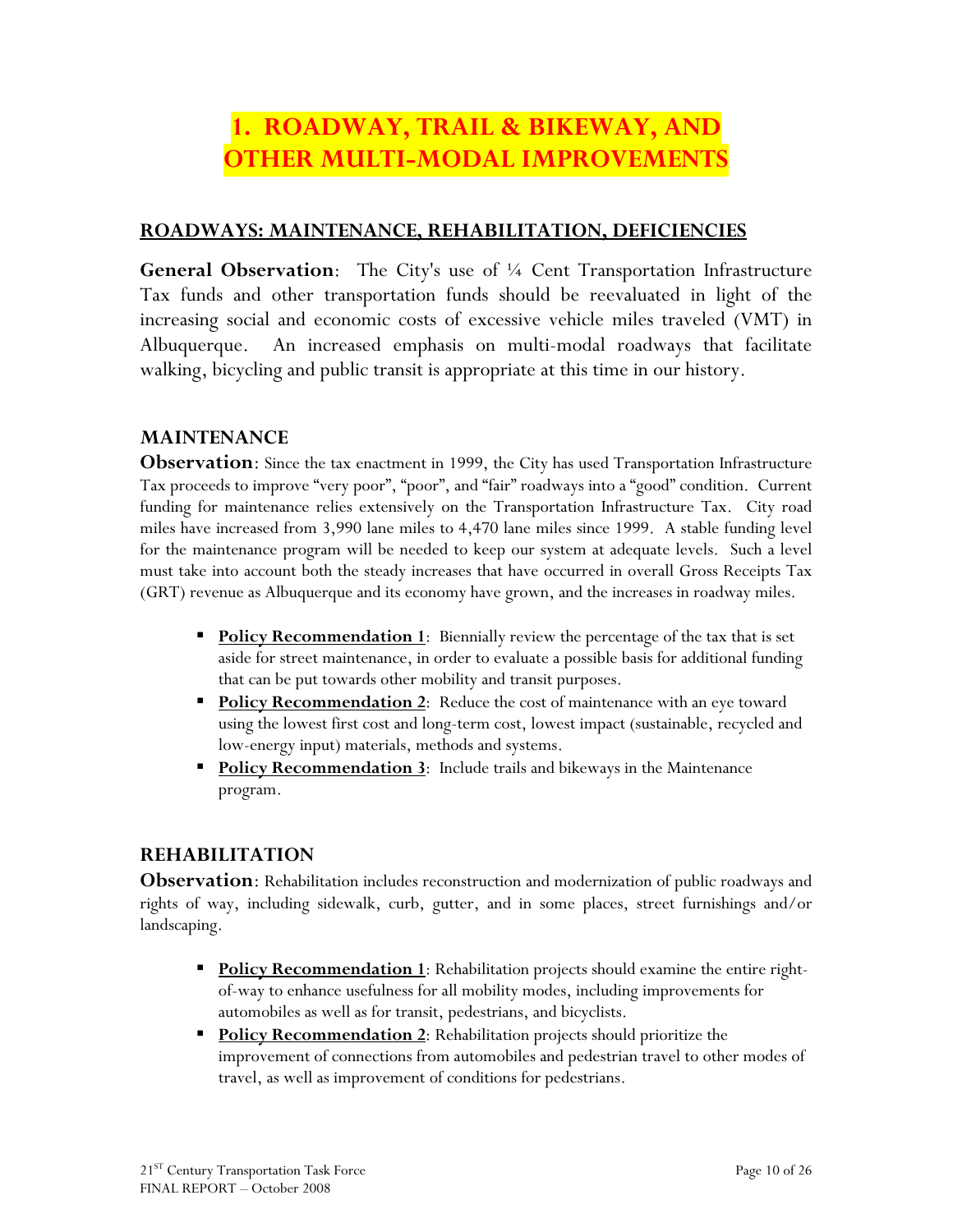- **Policy Recommendation 3**: Reduce the cost of maintenance with an eye toward using the lowest first cost and long-term cost, lowest impact (sustainable, recycled and other low energy input) materials, methods and systems.
- **Policy Recommendation 4**: Include trails and bikeways in the Rehabilitation program.

#### **DEFICIENCIES**

**Observation**: Optimize roadway capacity by constructing missing links in the roadway network. Deficiency projects should enhance the capacity, safety, and efficiency of all modes of travel within the roadway network.

- **Policy Recommendation 1**: When building new roads and improving existing roadway facilities, include improvements for all transportation modes and mobility options including motor vehicles, transit operations, pedestrians and bicyclists.
- **Policy Recommendation 2:** Future improvements should prioritize connections between the various mobility modes and missing links to the arterial roadway network.
- **Policy Recommendation 3:** Funding to correct deficiencies should prioritize the projects based on 1) the potential public safety and pedestrian safety impacts, 2) the actual numbers of people and breadth of population sectors served – getting "biggest bang" per taxpayer dollar spent, with particular consideration for equitable treatment of all resident populations, and 3) taking maximum advantage of opportunities to leverage State and Federal funds. This requires better coordination with land use planning, zoning and housing policy so that residents are best served by significant public investments in transportation infrastructure.
- **Policy Recommendation 4:** Continue to develop Intelligent Transportation System (ITS) management tools, managed lanes (using existing lanes for different travel directions depending on demand and time of day), queue jump lanes (providing transit priority) and other traffic management strategies that increase the efficiency of existing and newly-constructed roadways. For public transit to compete with the flexibility of the automobile, it requires an advantage at identified "choke points" and this should be given consideration in all deficiency analyses.
- **Policy Recommendation 5:** Include trails and bikeways in the Deficiency evaluation program, with an emphasis on "missing links".

#### **Development Process Manual and City Standards**

- **Policy Recommendation 1:** Review the Development Process Manual, City standard specifications and details, and Subdivision Ordinance to improve and support safety, multi-modal travel and connectivity. This may involve updated standards for sidewalks, landscape/streetscape, drivepads, intersection geometry, lane widths, transit stops, and crosswalks that promote bicycle and pedestrian safety.
- **Policy Recommendation 2:** Develop and codify street standards that create roadway environments that effectively reduce motor vehicle speeds. This should initially focus on residential streets.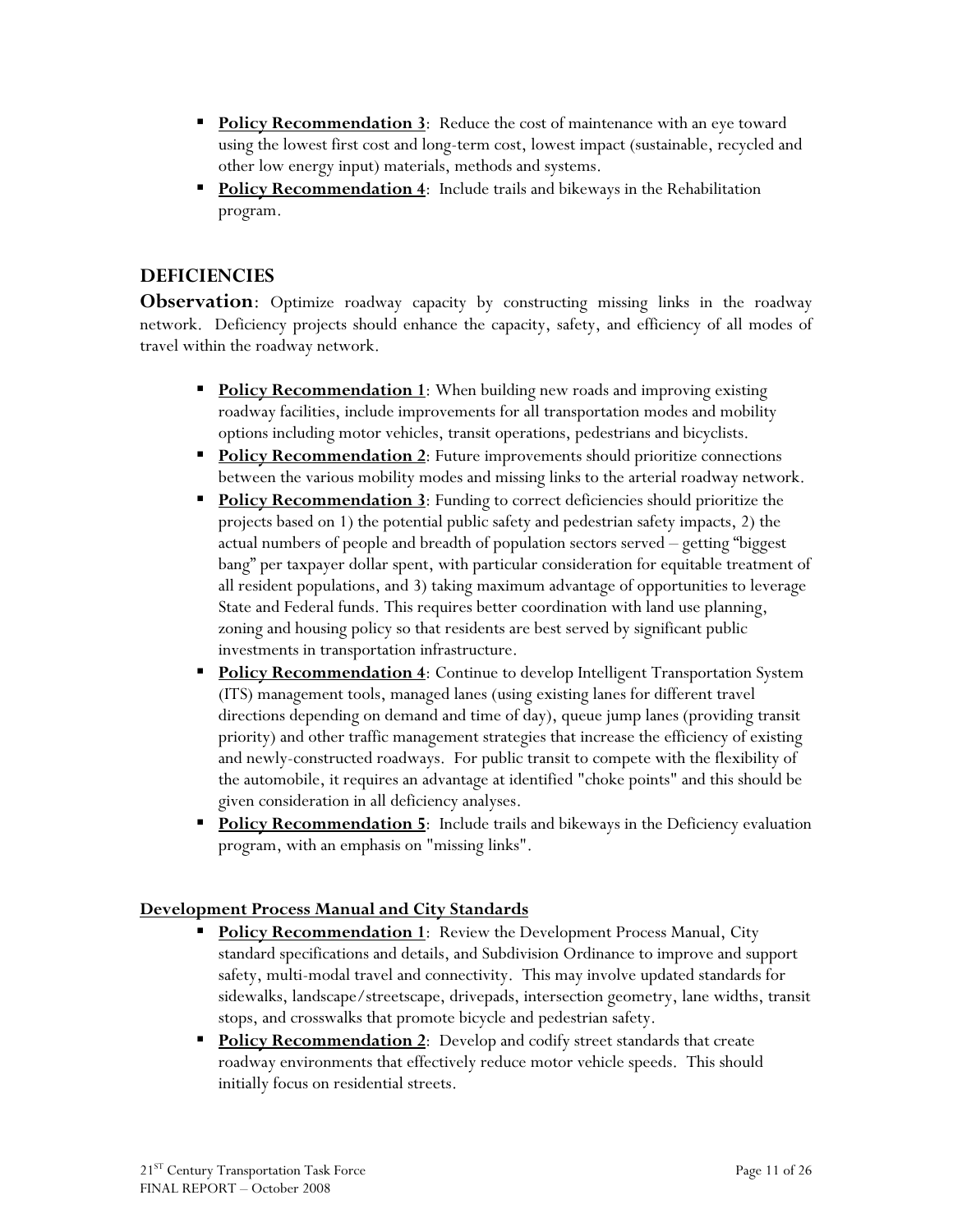#### **TRAILS & BIKEWAYS**

**Observation**: Trails and bikeways increase the quality of life for Albuquerque residents as well as promote our city as a community that is friendly to tourism and energy efficiency. They serve both recreational and commuting purposes. While the city has an excellent system, improvements in connectivity (at major obstacles such as interstate and river crossings) could make it truly world-class. The trails system has deferred maintenance issues that need to be addressed.

- **Policy Recommendation 1**: Future projects should prioritize construction of trails and bikeways that are currently key missing links in the network. Emphasis should be on improving access to transit routes and major destinations.
- **Policy Recommendation 2:** Include trails and bikeways in the Maintenance, Rehabilitation, and Deficiencies programs.

\* \* \*

#### **OTHER MULTI-MODAL IMPROVEMENTS**

#### **(Pedestrian facilities, easements, and rights-of-way other than roadways)**

**Observation**: Many residential subdivisions and commercial/industrial developments have been intentionally developed with cul-de-sac streets which prevent cut-through traffic; however, that creates dead ends for pedestrians, bicyclists, and automobiles. This restricts mobility. In some cases, existing public easements and rights-of-way could facilitate connections and in other places pedestrian and bike easements may have to be purchased from property owners.

**Policy Recommendation 1:** Investigate all dead-end street systems and cul-de-sac streets for the possible addition of pedestrian/bike connections and removal of obstacles that reduce connectivity. Create a fund for the purchase of easements.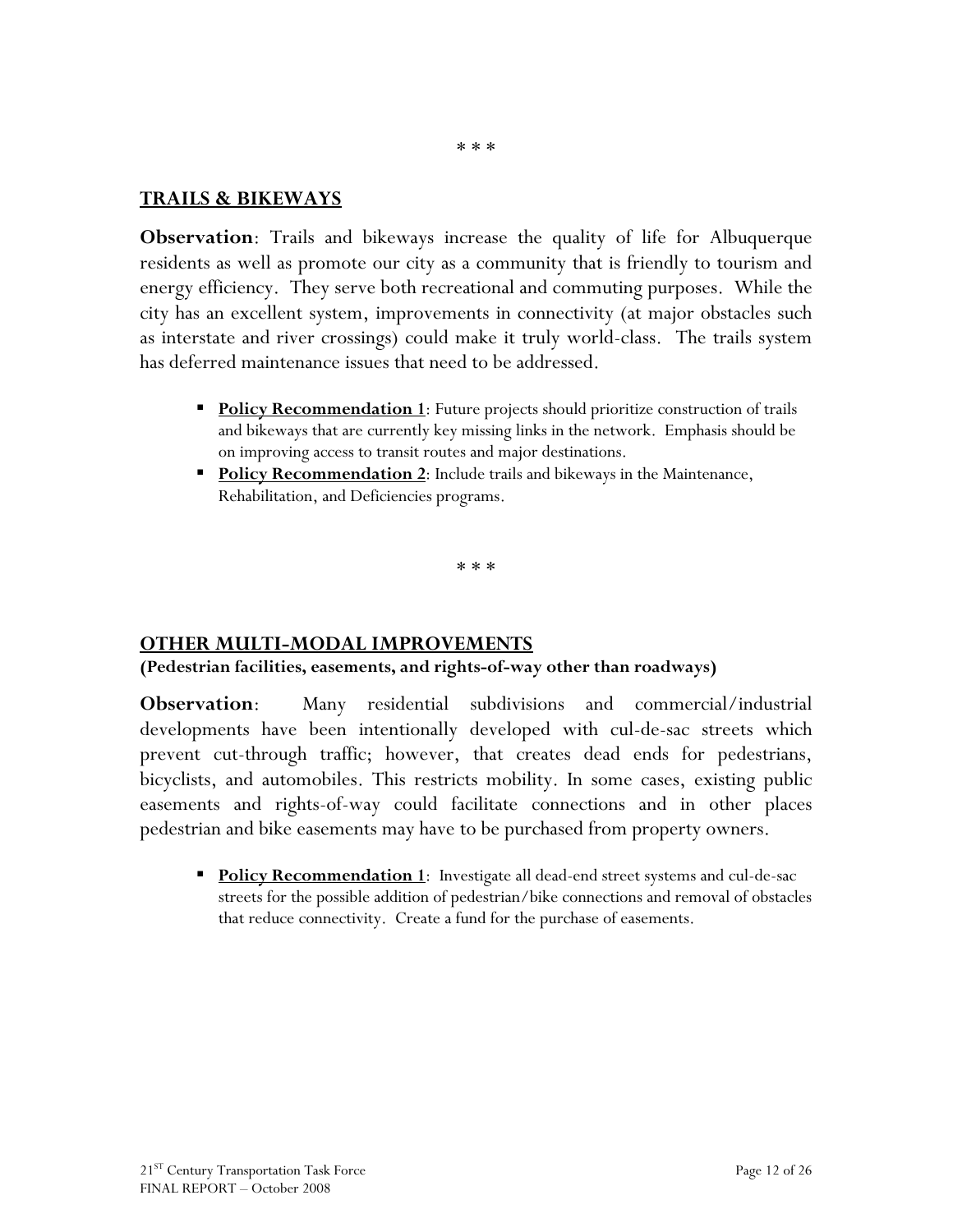#### **SIDEWALK IMPROVEMENTS**

**Observation**: Many of the older subdivisions and commercial/industrial developments have sidewalk and pedestrian facilities which do not meet current Development Process Manual standards. In addition, the current Sidewalk Ordinance does not address maintenance, rehabilitation, and improvements to mitigate deficiencies. With a shift in modal choice for transportation occurring, there is a stronger need for continuous and well-built sidewalks and pedestrian facilities.

- **Policy Recommendation 1:** Identify and inventory sidewalk and pedestrian facilities that are substandard and/or do not exist and are needed.
- **Policy Recommendation 2:** Review Sidewalk Ordinance and modify it as needed to address existing deficiencies and allow the City the ability to create a continuous sidewalk network for pedestrian traffic.
- **Policy Recommendation 3:** Investigate other funding sources to build needed sidewalks.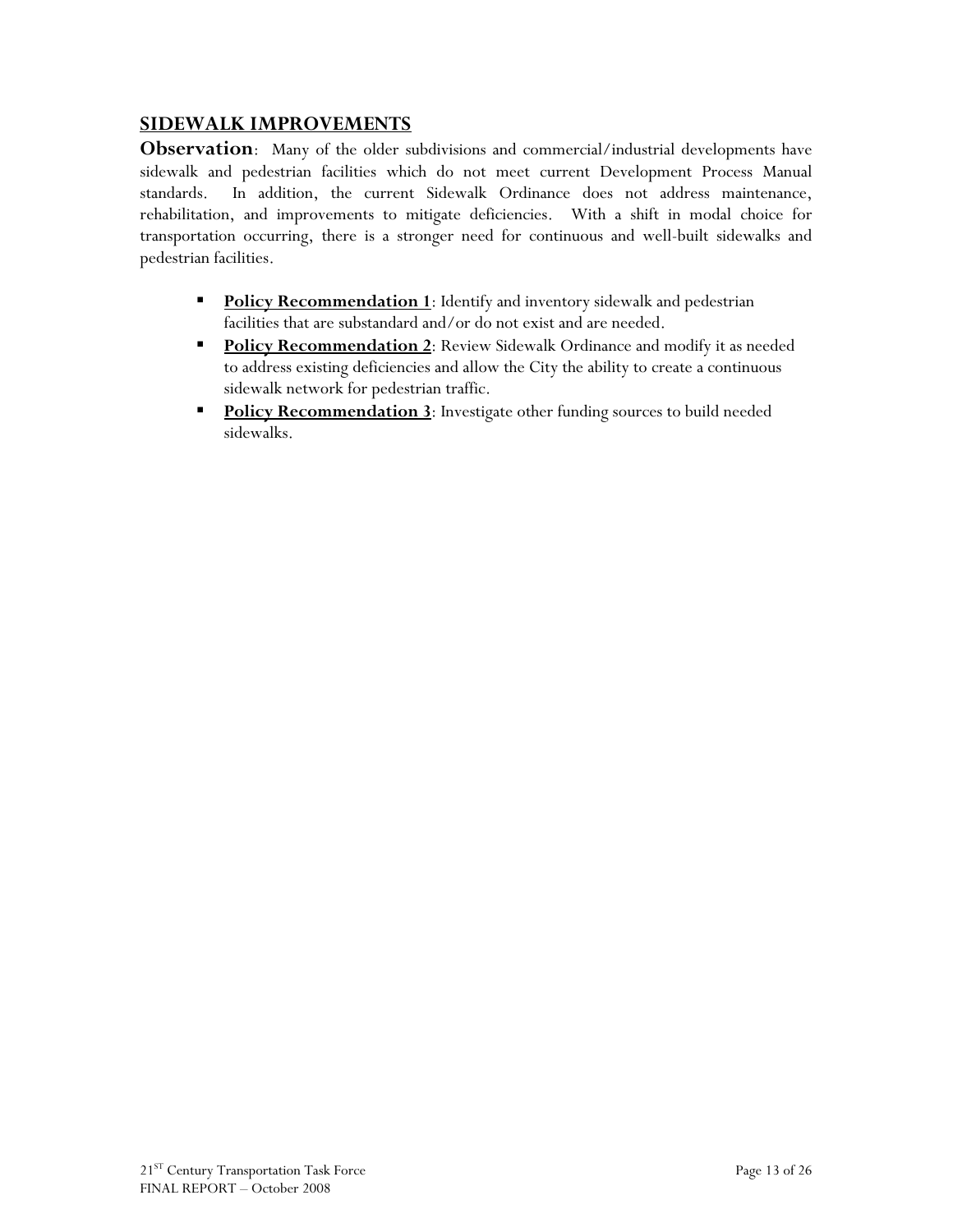## **2. CITY-WIDE PUBLIC TRANSIT**

These observations and recommendations include not only use of the ¼ Cent Transportation Infrastructure Tax, but of other transit funding sources. They also address the effect of land use on transit feasibility.

#### **DEDICATION OF THE TRANSPORTATION INFRASTRUCTURE TAX**

**Observation:** Current transit funding relies on the <sup>1</sup>/4 Cent Transportation Infrastructure Tax. If transit is viewed as a public service intended to play a significant role in the future multi-modal transportation system, while simultaneously serving other public purposes, it requires greater funding stability and amounts than those offered by the current Transportation Infrastructure Tax.

- **Policy Recommendation 1**: Ensure that Transportation Infrastructure Tax revenue, at a minimum, remains even on an inflation-adjusted basis for *ABQ Ride.*
- **Policy Recommendation 2:** Increase ABQ Ride's share of Transportation Infrastructure Tax revenue from the existing 20%. Reallocate annual additional roadway maintenance funds and all Transportation Infrastructure Tax revenue growth to transit for infrastructure and route expansion.

#### **MULTI-MODAL TRANSPORTATION**

**Observation:** ABQ Ride will play an increasingly pivotal role in the community's overall future transportation system. *ABQ Ride*, or some form of community-wide public transportation system, must be considered the "backbone" of public transportation to serve community-wide and regional customers. In performing this function, *ABQ Ride* service should be well integrated and connected to other modes of public transportation, including the pedestrian and biking networks. A wellfunded, responsive public transportation system can and should effectively and efficiently serve citizen and community goals.

- **Policy Recommendation 1:** Provide mobility options to compete with automobile use.
- **Policy Recommendation 2:** Provide access for low-income, elderly, youth and disabled populations, recognizing that national/local demographic trends portend much higher elderly populations in the future. Elderly populations would be more able to "age in place" if they are afforded mobility options. Young people would be less dependent on driving by adults or buying a car to meet their mobility needs.
- **Policy Recommendation 3**: Advance the cause of lowering greenhouse emissions, reducing the community's carbon footprint, and assisting the region in maintaining federally mandated air quality standards by reducing per capita vehicle miles traveled.
- **Policy Recommendation 4**: Provide adequate mobility capacity in increasingly congested corridors by reducing headways, improving Intelligent Transportation Systems, and introducing managed lanes and queue jumpers to facilitate public transit.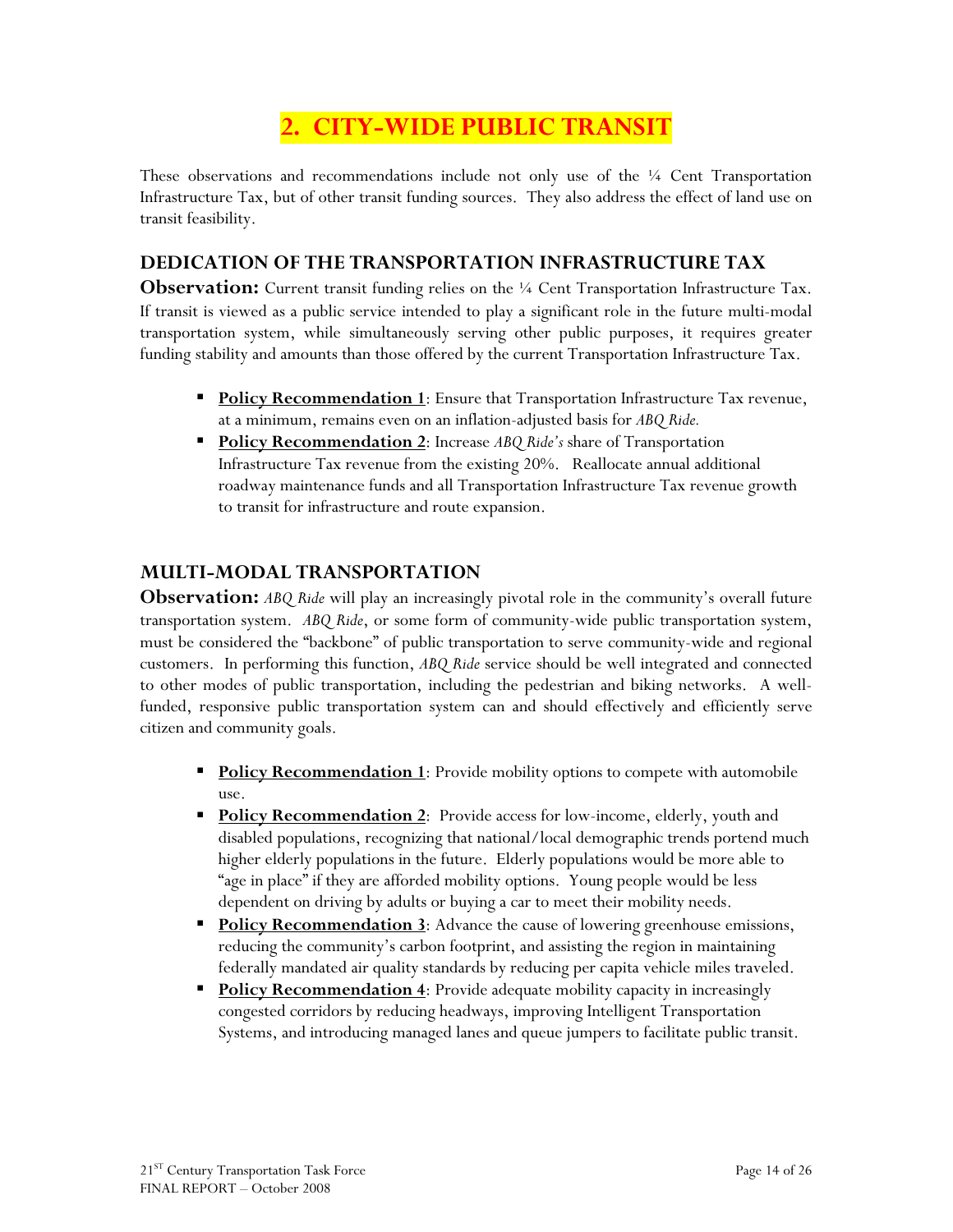#### **ORGANIZATION: TRANSIT & INSTITUTIONAL**

**Observation**: If *ABQ Ride* is not a robust, healthy operation, any other public transportation modes or services connecting to it will not be well served or effective.

- **Policy Recommendation 1**: Manage ABQ Ride like a business by employing Total Quality Management and moving toward a truly customer-focused transit operation with increased transparency and information sharing.
- **Policy Recommendation 2:** Consider changing ABQ Ride to a separate "authority" with its own autonomous Board of Directors and taxing authority.
- **Policy Recommendation 3**: Establish more aggressive transit ridership growth targets and support target achievement by employing decision-making based on specific goals and performance standards.
- **Policy Recommendation 4**: Perform benchmarking and employ successful methods and campaigns used among the best transit systems of comparable size.
- **Policy Recommendation 5**: Expand ABQ Ride staff commensurate with transit growth targets.

#### **TRANSIT SERVICE DESIGN**

**Observation:** Improving transit service design and transit facilities will increase the overall usability, attractiveness and appeal of the transit system, thereby leading to increased ridership.

- **Policy Recommendation 1**: Improve the image and appeal of riding transit by being responsive to customer feedback in terms of safety, services and amenities.
- **Policy Recommendation 2:** Provide clean, well-maintained vehicles.
- **Policy Recommendation 3:** Install bus shelters at every bus stop. Develop criteria, starting with ridership, for prioritizing shelter locations.
- **Policy Recommendation 4:** Promote the use of clean, low polluting, low energy use vehicles and sustainable practices in all aspects of transit administration and operations.
- **Policy Recommendation 5**: Implement a mix of transit services to respond to differing transit markets based upon 1) needed capacities, 2) transit technologies/vehicles/energy inputs and 3) convenience/frequency/hours of operations, all connected through a series of transit facilities.
	- o Inter-regional service conveniently connecting to areas outside the metro area.
	- o Rapid service within the metro area particularly serving major employment centers.
	- o Local circulator service within each sector or community connecting to transit centers, neighborhood services and shopping, rapid and local transit service.
- **Policy Recommendation 6:** Consider other aspects of community and neighborhood planning that could benefit from neighborhood transit service such as enhancing neighborhood identity and social interactions, and hiring of senior citizens and those interested in part-time employment to operate the local transit system. Further discussion of the need for population density to support transit is needed, particularly in redeveloping transit corridors.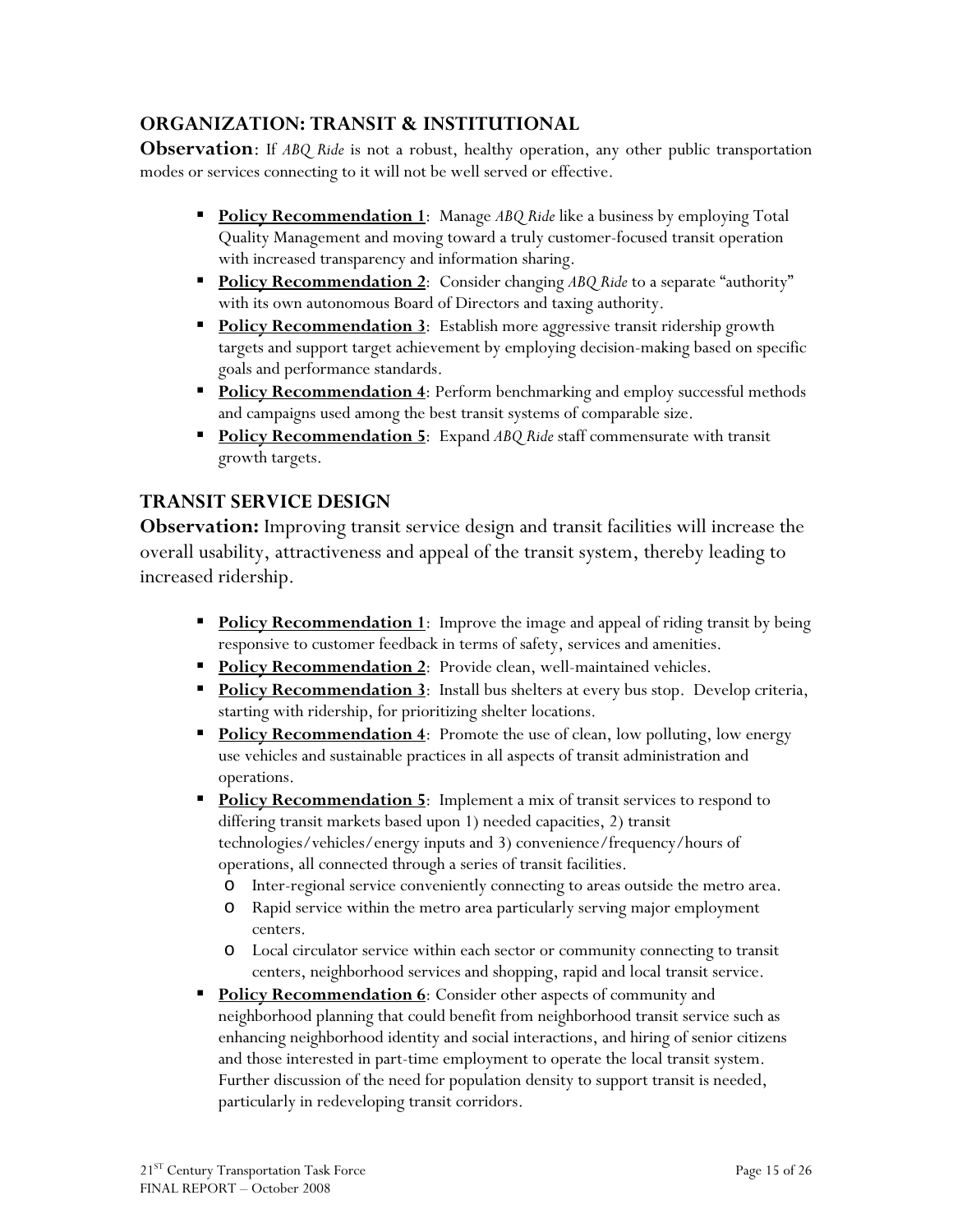- **Policy Recommendation 7**: Identify the need for and potential locations of parkand-ride facilities throughout the greater metropolitan Albuquerque area.
- **Policy Recommendation 8:** Establish a permanent committee that includes, but is not limited to, representatives from transit, capital improvement projects, transportation development, land use planning, and zoning to meet at least quarterly to discuss policy changes and updates, improvement projects, transit route changes and other cross-departmental changes. This committee would address zoning changes to increase residential densities, services and jobs in Centers and on Major and Enhanced Transit Corridors (see Figure 1 below).



Figure 1: Centers & Corridors, Albuquerque/Bernalillo County Comprehensive Plan, 2003

### **TRANSIT FUNDING**

**Observation:** Transit funding with a predictable annual operating budget is needed as well as capital investment in rolling stock and infrastructure to plan and improve service. More resources need to be dedicated to long-range transit and trails planning in coordination with land use planning, in accordance with best practices nationally.

**Policy Recommendation 1**: Provide stable, dedicated funding sources that will allow long-range planning/development of an expanded, robust transit system with greater surety and predictability. An increased percentage of the Transportation Infrastructure Tax should be a part of Transit funding.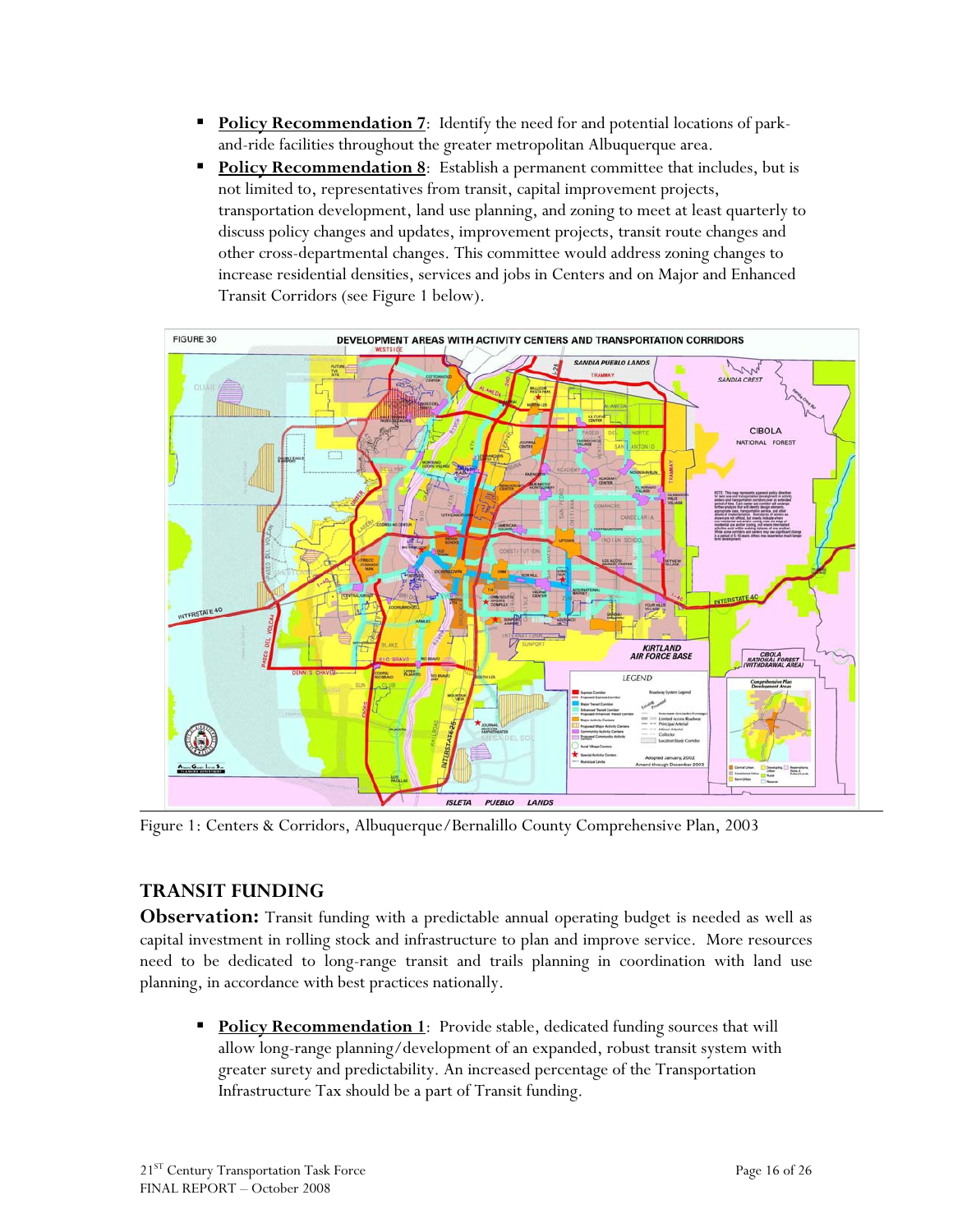- **Policy Recommendation 2:** Secure additional funding sources to improve/expand existing transit service commensurate with the expected role transit must play in the community's transportation future and achievement of sustainability goals.
- **Policy Recommendation 3:** If any portion of the Transportation Infrastructure Tax that is dedicated to Transit is not spent in a given year, it should be placed in a dedicated trust fund for future-year use.
- **Policy Recommendation 4**: Seek partnership funding, such as alternative energy companies that can/may/want to sponsor transit-related projects.

### **PUBLIC AWARENESS & OUTREACH**

**Observation:** Many populations that could benefit from transit and mobility options are not aware of them or how to use them. Elderly populations would be more able to "age in place" and young people get to jobs and school if they are afforded mobility options including more walkable streets, transit and bicycle facilities.

- **Policy Recommendation 1**: Provide the public with information regarding the broad mobility, economic and health benefits of transit service.
- **Policy Recommendation 2**: Model a public awareness campaign after that of water conservation in terms of breadth, aggressiveness and its enduring nature.
- **Policy Recommendation 3:** Develop an education program to teach residents how to use transit. Develop programs specifically for youth and elderly groups that may be presented at schools and senior centers. Develop public service advertisements for the community at large. Focus on where to find and how to read schedules, fares, and bicycle-transit connectivity.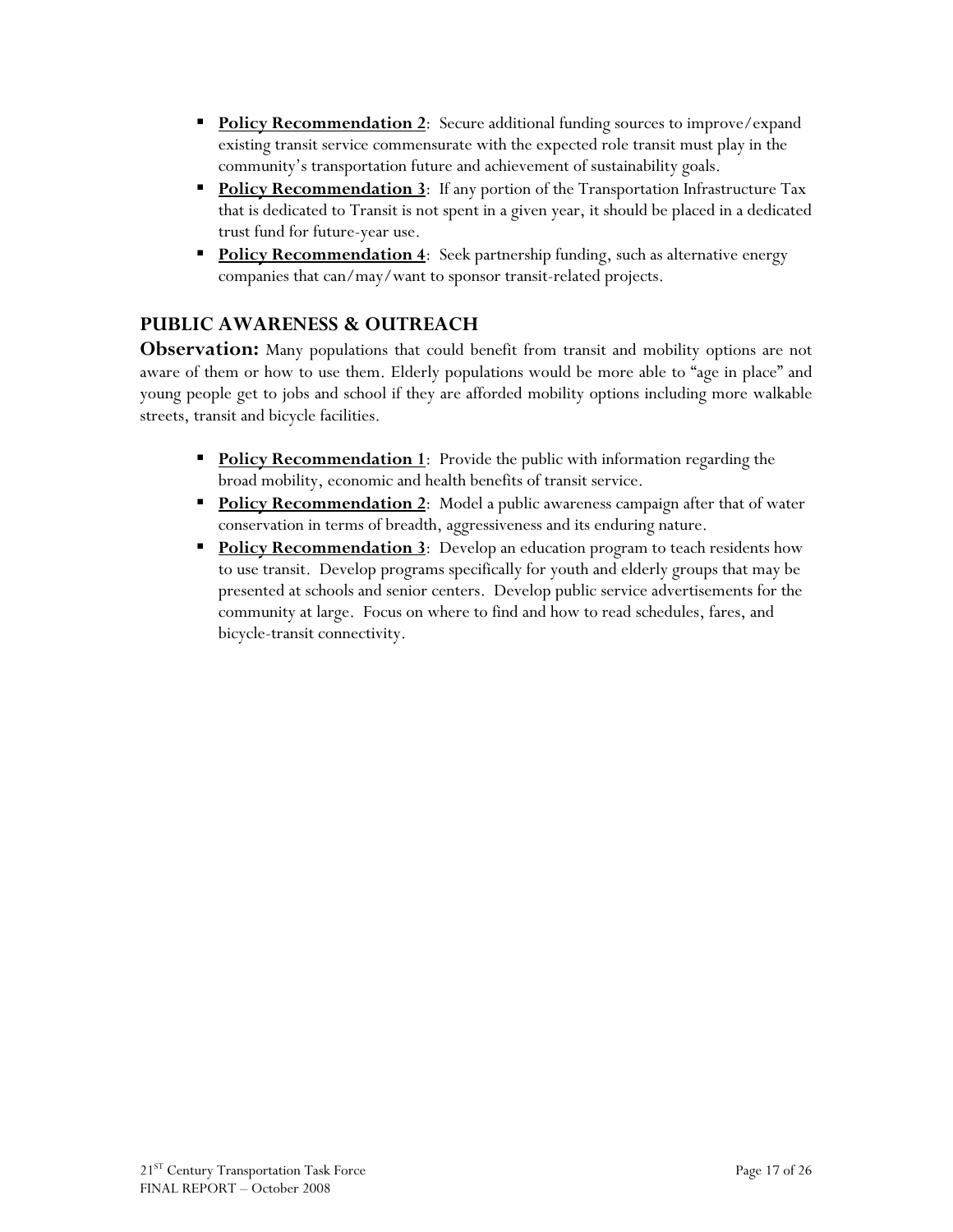## **3. DEVELOPMENT OF A MODERN STREETCAR**

**MAJORITY POSITION – We support further analysis and future development of a Modern Streetcar on Central Avenue in Albuquerque. If a majority of streetcar funding is secured through other sources (e.g., Tax Increment Development Districts, Public Improvement Districts, private sponsorships, etc.), we also support the use of a small percentage of the ¼ Cent Transportation Infrastructure Tax to construct and operate a modern streetcar.** 

**Observation:** Albuquerque is a forward-thinking city that wants to provide support for neighborhood-serving local businesses and enhance the tourism and convention economies. The addition of modern streetcar to Albuquerque's transit service will expand opportunities for residents to utilize public transportation, increase overall ridership, provide and strengthen connections to other modes, and spur redevelopment along the Central Avenue corridor. The alignment from  $4<sup>th</sup>$  St. to San Mateo Blvd. provides access to the greatest number of major destinations and has the most potential to be a successful starter line in Albuquerque. The streetcar is both a transportation investment and an economic development tool. As such, financing of the streetcar should draw from different sources to reflect its dual purpose.

It is critically important to make some transportation investments that have the demonstrated capability to increase adjacent land capacities. A key to addressing some of Albuquerque's longer term transportation problems is creating more work and living environments for a portion of the urban core that have the land use capacity and appropriate uses to increase nonautomobile trips and reduce automobile trip lengths. The streetcar is both a transportation facility and an economic stimulus tool, and it serves a very real transportation purpose. The recommended streetcar alignment is accessible within  $\frac{1}{2}$  mile to 1 out of every 8 jobs in the region and 1 out of every 20 persons. Central Avenue is the right corridor for the streetcar.

The Alternatives Analysis for the Rapid Transit Project plan was started in the 1990s as the Middle Rio Grande Connections Study. The "Transit" portion of this study resulted in the systems plan (see Figure 2 below). This systems plan was utilized as the starting point for the Alternatives Analysis. The Alternatives Analysis provided the basis for the streetcar recommendation. Note that the systems plan also anticipated the New Mexico Rail Runner Express. It would be nice if this entire plan could be built out tomorrow, but that is not possible, no more possible then building out the Roadway Plan tomorrow. The streetcar is one piece of this system.

Most of our roadway improvements do not result in any sustainable operational improvement but this is rarely used as any kind of an argument against these types of investments. While fixed route bus service may always be the major staple of the public transit system, there have to be some parts of this system that offer a different level of service and experience. Besides the "curb appeal" which is an important part of attracting new users, this same appeal is also a primary basis for private investment in the corridor, something fixed route bus service cannot achieve.

With regard to alternatives to the proposed modern streetcar, there is no doubt this discussion could continue for a long time. Most rail new starts take an average of 10 years to implement after initial feasibility studies are complete. Much of this time is spent second guessing the preferred alternative and speculating about a disturbingly large array of alternative investments.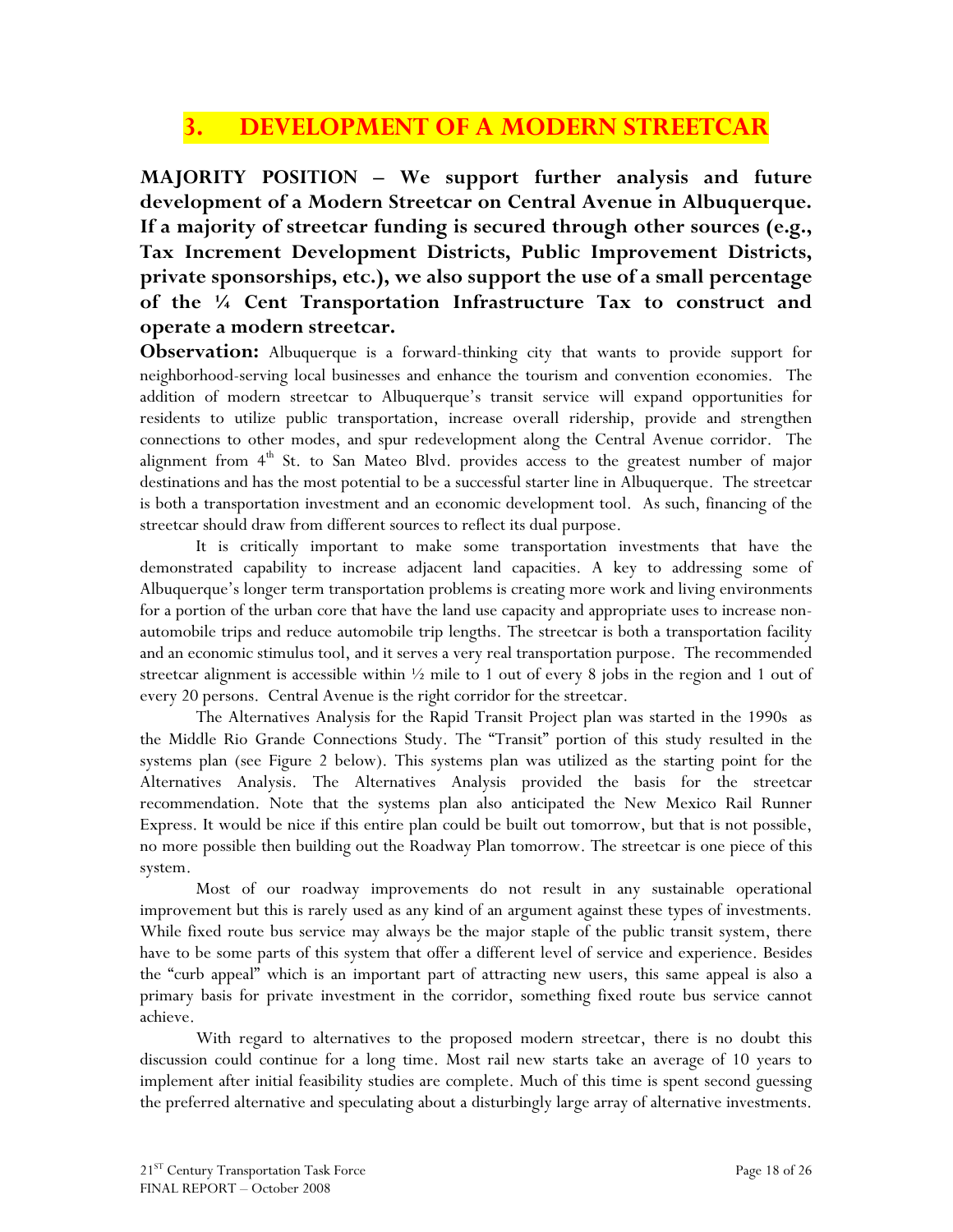During this 10 years, the capital costs continue to rise, and the loss in opportunity costs becomes significant (locational decisions, private investment, etc.). Almost every rail New Start in the last 15 years (once implemented after years of criticism and study) has resulted in the demand for additional rail investments.

Because rail is the most efficient and economical transportation in the long run, we believe that funding for the streetcar system should derive, in part, from the Transportation Infrastructure Tax. Urban revitalization and community identity and image are added benefits that reinforce our recommendation.

Substantial capital investment in relatively inefficient means of transportation that are inherently more dependent on fossil fuels (both for operation and maintenance) is unacceptable. Buses, although an integral part of the system, use more fuel, produce more pollution and btu's, and need to be replaced more often than fixed-guideway transit. The most pressing need of the city is to begin the hard work of creating a  $21<sup>st</sup>$  century transportation system, a new paradigm that will allow the city to progress rather than wallow.



Figure 2: Long Range High Capacity Transit System, Middle Rio Grande Connections Study, 1999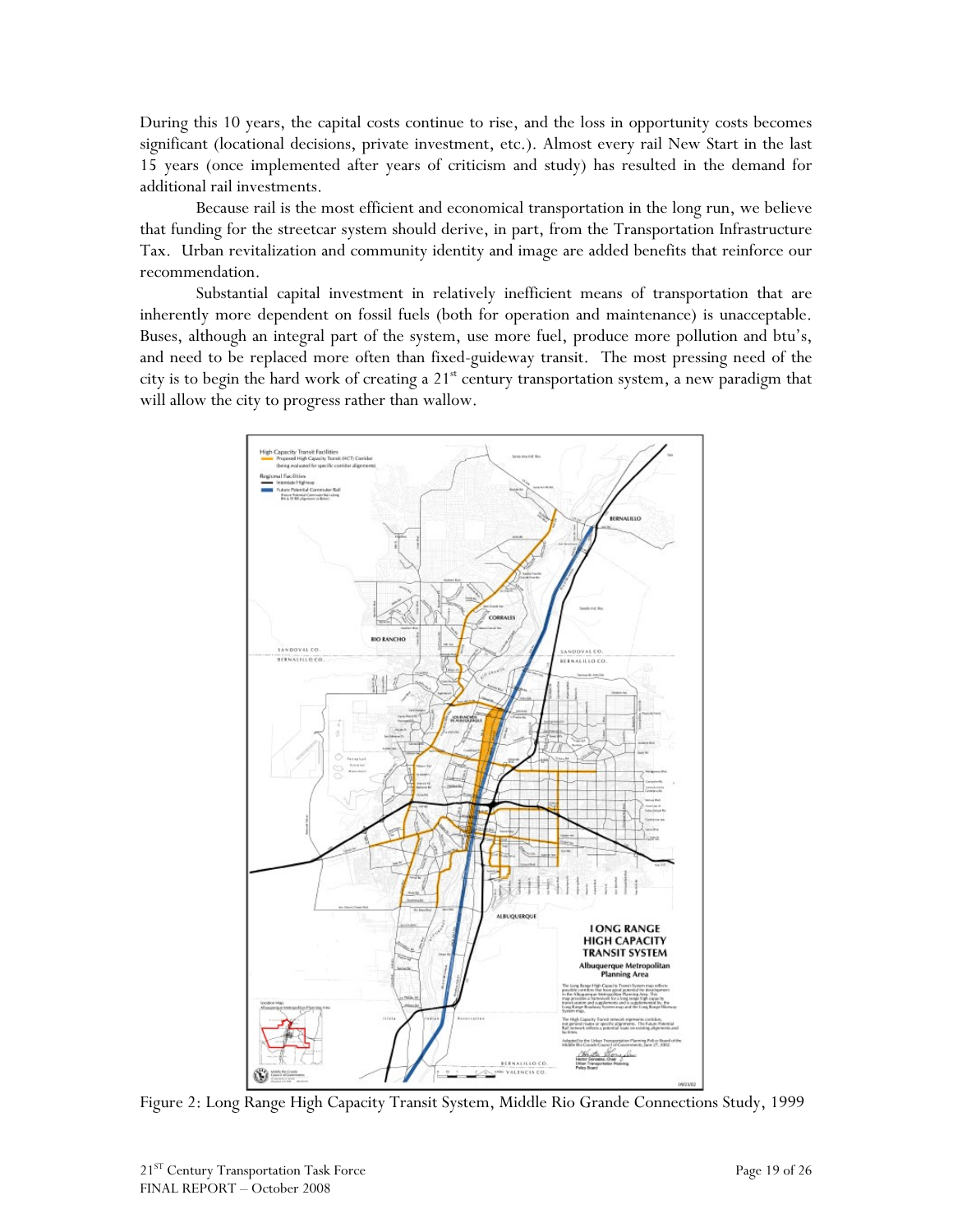- **Policy Recommendation 1**: Secure funding sources other than Transportation Infrastructure Tax to support the construction and operation of a Modern Streetcar on Central Avenue. These could include any combination of a Tax Increment Development District or Districts, a Public Improvement District, private sponsorships, institutional contributions, State or Federal funding, and funds from the City's General Obligation Bond.
- **Policy Recommendation 2:** Conditional upon securing other funding sources as described in Recommendation 1, dedicate up to 14% of the Transportation Infrastructure Tax to construct and operate the recommended B&C alignment.<sup>1</sup>
- **Policy Recommendation 3**: In the event that other funding sources are not secured within three years, these funds should remain as part of Transit's allocation of the tax.
- **Policy Recommendation 4**: The proposed streetcar should be accorded a high priority as a transportation project. State monies for a line connecting the airport should be pursued.



1

<sup>1</sup> Leland Consulting Group and Fehr & Peers, Albuquerque Streetcar Evaluation: Summary Report, 1 Aug. 2008.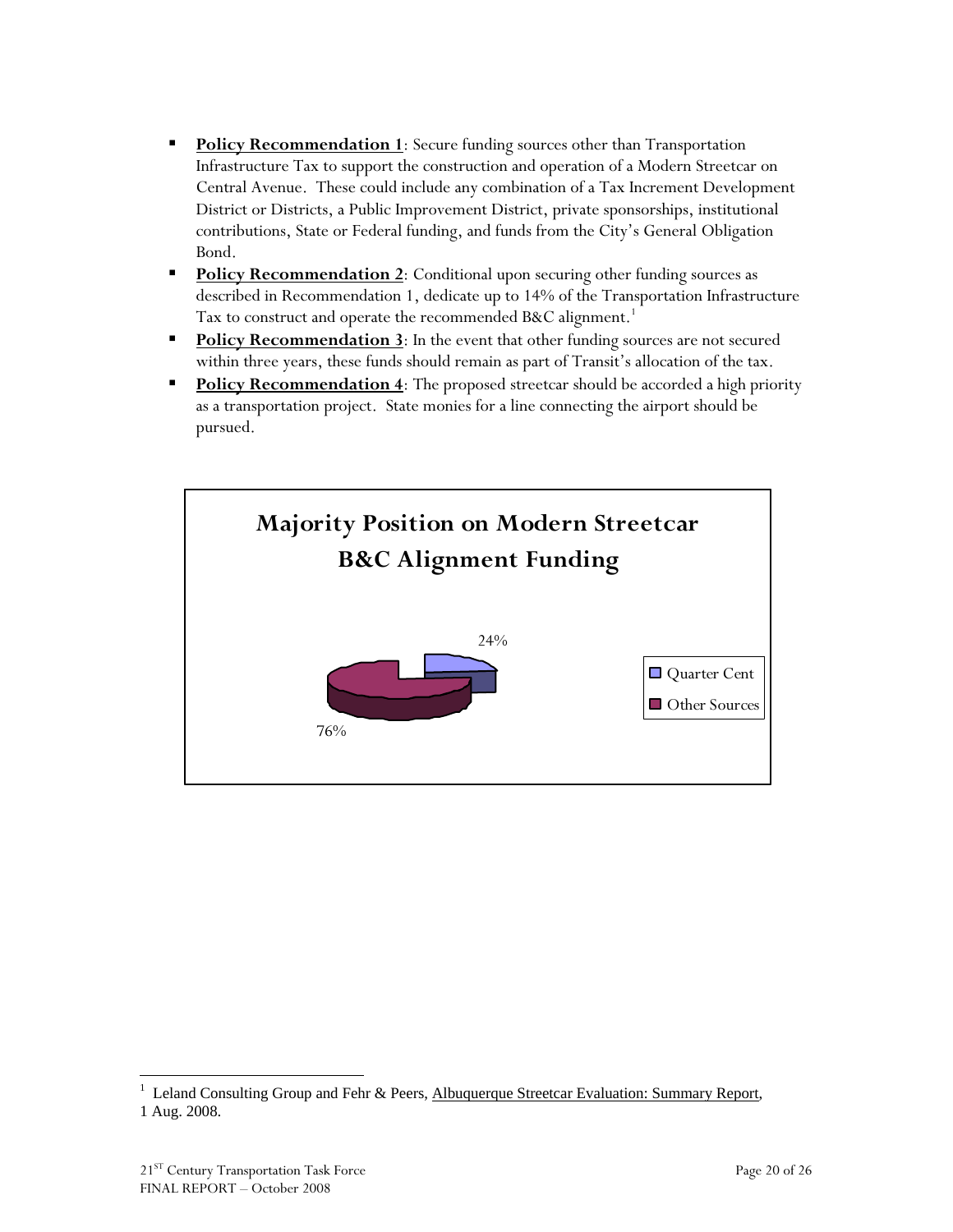## **MINORITY POSITION – We do not support the use of any ¼ Cent Transportation Infrastructure Tax revenue to fund the construction and operation of a Modern Streetcar.**

#### **Observations:**

The City of Albuquerque needs to increase public transit as it moves into the  $21<sup>st</sup>$  Century if it is to provide sustainable transportation to serve the community. The recent spike in energy costs points out the long-term economic and environmental folly of predominant single-occupant vehicle travel. The alternative to the convenience and flexibility of the automobile is an efficient transit system that provides similar time efficiency and flexibility in reaching destinations within the urban area.

While we recognize that the streetcar concept has great potential as a tool for encouraging urban revitalization and strengthening community identity and image, we do not believe that funding for the system should derive from Transportation Infrastructure Tax revenues. The substantial capital investment required by the streetcar does not appear to be feasible given both the more pressing need to sustain and improve our bus system and the current funding environment for transportation in our city and region.

Any form of fixed-guideway transit investment would perform better after Rapid Ride routes and local transit collector systems are improved and expanded. For the same level of funds required by the streetcar, ABQ Ride could greatly expand its supply of rolling stock and provide service throughout the community along several new Rapid Ride routes and a reorganized, connecting system of local bus routes.

One question must first be answered: "What is the primary purpose of the proposed streetcar?" Is it to be a transportation facility or an economic stimulus tool? The answer should be fully developed before funding is considered because the overall system may have to be much larger than is currently being considered. Part of that answer should come from the development community, garnering their support before moving forward with an 'if you build it, they will come' philosophy. It is assumed that the development community will likely embrace the concept; however, they will also likely require financial incentives to make the commitment. It seems that it would be prudent that these incentives be discussed prior to embarking upon streetcar development if the primary purpose is to use it for economic stimulus.

Should there be a systematic transit plan developed prior to implementation of a streetcar system so that it fits within a systematic framework? An *Alternatives Analysis Report for the Rapid Transit Project* was prepared in May 2003 which discusses systematic planning; however, that was prior to the Rail Runner development and streetcar discussion. The region now has rail, and portions are served by express and local bus service. A streetcar system must be complementary to the existing system, but should it replace sections of bus routes without replacing the entire route? It is reasonable to construct such a major transit facility in phases, and should more phases be identified at this time? Should logical long-term system termini be identified for a complete system? Updated system planning should occur prior to implementation of a streetcar component.

The Leland Consulting Group Report does not address vehicle crashes. A modern streetcar operates within the same right-of-way as passenger vehicle traffic, thus operations will be affected by mixed flow traffic and crashes. A fixed wheel system does not afford flexibility when encountering a traffic accident. The more serious the crash, the longer the delay. There were 1354 crashes, a rate of 1.24 per day, from 2002-2004 on the proposed streetcar corridor (from Atrisco Rd. to San Mateo Blvd.) confirming that this is not a minor concern. This included 474 injury or fatal crashes. Between the hours of 6:00 am and 9:00 pm there were 1117 crashes for an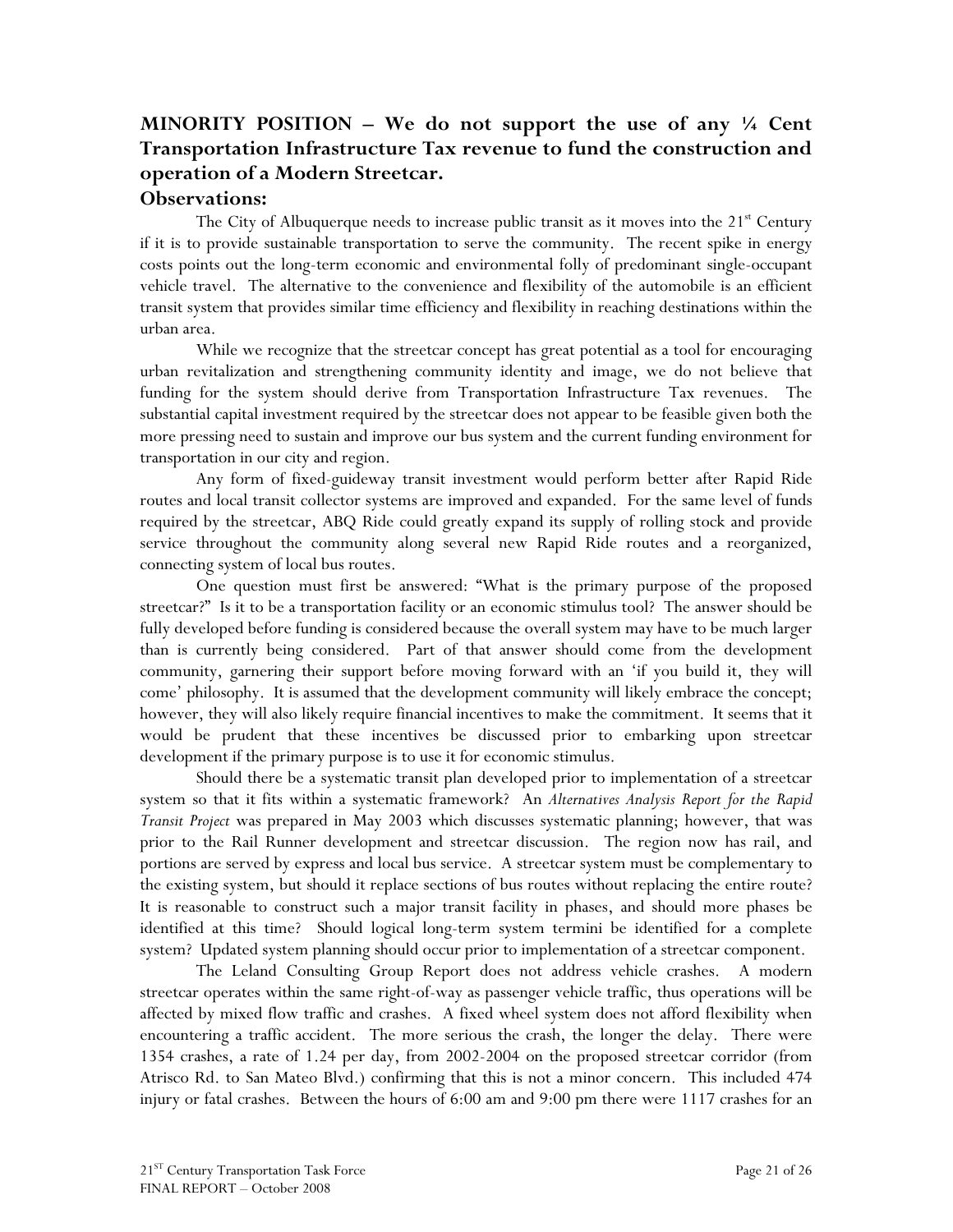average of 1.02/day. It is estimated that the average time to clear crashes ranges between 60 and 75 minutes. If the streetcar operates with a 10-minute headway, a single crash could stop on average 5 or 6 consecutive streetcars. Is it possible that after a few of these delays, riders would abandon efforts to utilize the streetcar? Bus service provides greater flexibility because it can be detoured around crashes, especially crashes involving injuries. If a streetcar operated within its own right-of-way (for example within the median, not in mixed-flow), this would be a less significant issue.

Has consideration been given to the visual impacts resulting from a streetcar? The system will likely be operated using overhead power, which will require roadside supports and overhead wires lining the street. In addition, the system will likely require a number of substations to provide the power, and have the locations of these substations been considered? Of particular concern is the "hum" that frequently is associated with power substations.

Any transit project of this size and cost should probably be handled under the jurisdiction of the Regional Transit District. The streetcar project, as currently proposed, has a route length which is too short to add much value to the overall transit system or to justify its project cost. Funding this project through the Transportation Infrastructure Tax would have long-range negative effects on both the transit system and the maintenance and extension of the street network, both of which this tax is supposed to be partially funding.

Streetcar systems appear to be receiving minimal Federal funding. This project needs to undergo a rigorous analysis. However, a Light Rail Transit Line that extends from 98<sup>th</sup> Street on the west to Tramway on the east would function as the backbone of a greatly improved transit system. A rail line such as this need not necessarily require the use of heavier rail and vehicles. Placing stations further apart should automatically qualify it for Federal funding as a Light Rail Line.

This Light Rail Line could use the median of I-40 as a right-of-way for substantial portions of the entire stretch. Branches of this line could serve the base, the airport, Mesa del Sol, and other high traffic areas.

The project as presently outlined is not viable. But an expanded rail project might be the catalyst that would spur development while reducing automobile traffic and improving the overall environment. Such a project should justify the higher overall cost.

- **Policy Recommendation 1**: The proposed street car should not be accorded a high priority as a transportation project. If the streetcar proposal is pursued, funding should come from new funding sources, not the Transportation Infrastructure Tax.
- **Policy Recommendation 2:** Though it was not part of the scope of work of Leland Consulting Group's cost-benefit analysis, the City should study and consider other transit alternatives, including additional limited access bus routes (Rapid Ride) and express buses. Bus rapid transit, in exclusive right-of-way, could also be considered. The operations costs appear to be 31% less for transit (\$137.92/hour for streetcar, \$105.49/hour for bus). Capital costs are less because buses use existing streets, though they must be designed for bus loading.
- **Policy Recommendation 3:** Continue to study proposed streetcar alignments. For example, to better serve downtown if an initial line is constructed between downtown and San Mateo, it may be more functional to run the westbound line up 2nd St to Lomas Blvd to 6th St to Central Ave or Gold Ave to meet the eastbound line. This would provide circulation through the downtown core, better serving the area. This could also be extended in the future using Lomas Blvd for westbound travel between 2nd St and Central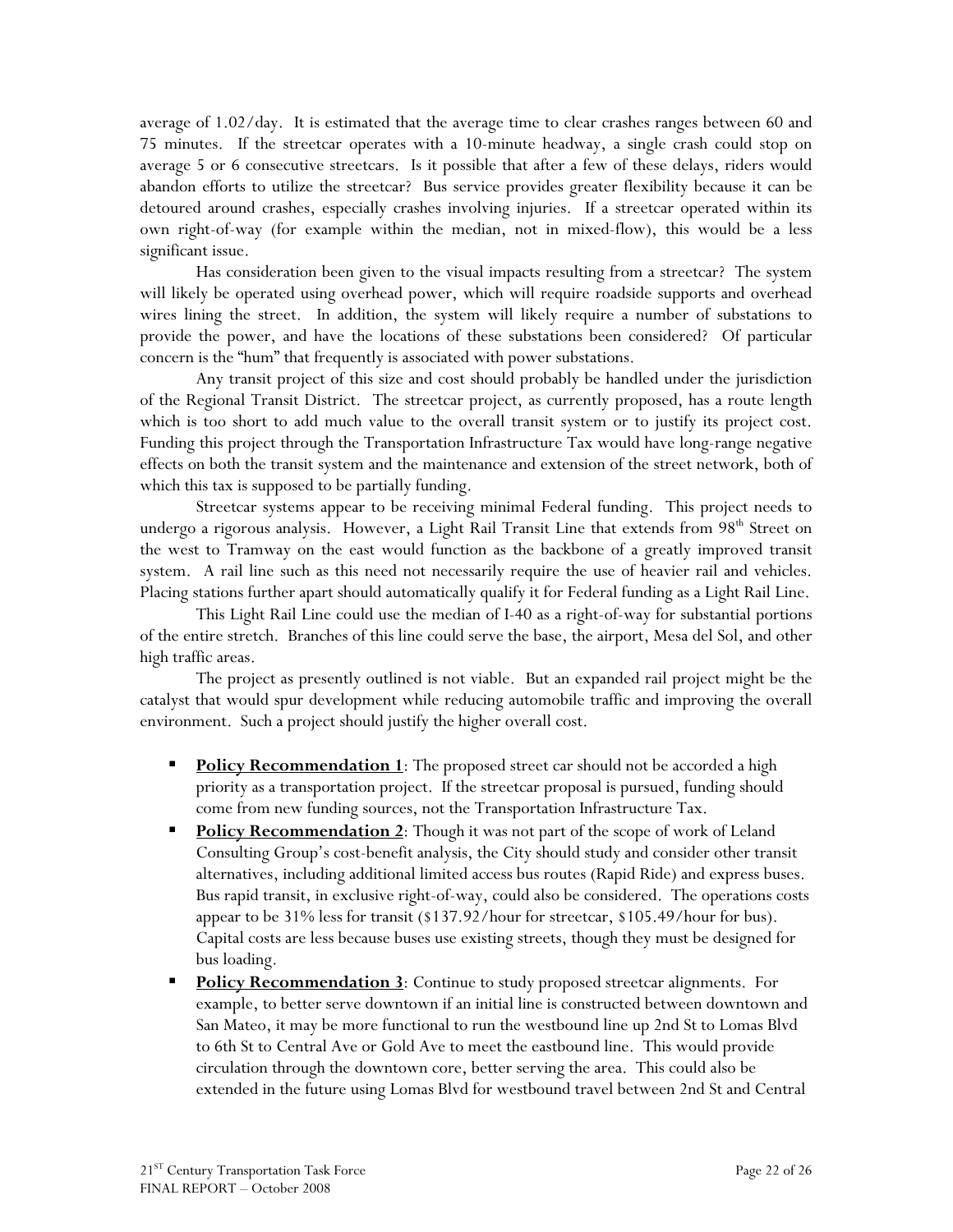Ave, rejoining the two travel directions at the Central Ave/Lomas Blvd intersection. Future routes could include downtown circulation as well as east-west travel.

- **Policy Recommendation 4:** Consider extending the streetcar line farther east. The boarding/alighting graph in the Leland Report indicates that the majority of westbound boardings for Route #66 occur east of San Pedro Blvd while alightings are high at San Mateo, UNM, downtown and west of the Rio Grande.<sup>2</sup> This indicates that many transfers will be required at San Mateo to the streetcar from the Route #66. Should a first phase of a streetcar line look at a route from the Alvarado Center to Juan Tabo Blvd or Tramway Blvd to capture the entire eastside route rather than place the line in the middle of the route? Would this help revitalize all of east Central Ave rather than just the portion that is already experiencing revitalization? Also, extension to at least San Pedro Blvd/Louisiana Blvd would provide access to Expo New Mexico, allowing patrons to utilize the rail runner park and ride lots for a rail connection to the annual fair, potentially reducing traffic congestion during that month-long event.
- **Policy Recommendation 5**: If Albuquerque is going to invest in rail transportation, consider whether modern streetcar is the appropriate technology for Albuquerque and determine if a light-rail system would better serve the community. The mixed-flow aspect of the streetcar limits its travel speeds and reduces it to the status of a 'nicer' bus. A light rail system might better serve the community at large because it could be more time competitive with the automobile, including walk or bike time on each end of a trip. A streetcar has the capability of moderate light-rail speeds, but needs exclusive right-of-way to safely achieve those speeds. It would be possible to have a streetcar that traveled both in mixed-flow and exclusive rights-of-way; and if that is a long term goal, it seems that the conceptual planning of a system should occur prior to initiating the present streetcar line proposal.

 $\overline{a}$ 

<sup>2</sup> Leland Consulting Group and Fehr & Peers, Albuquerque Streetcar Evaluation: Summary Report, 1 Aug. 2008: Figure 11, page 22.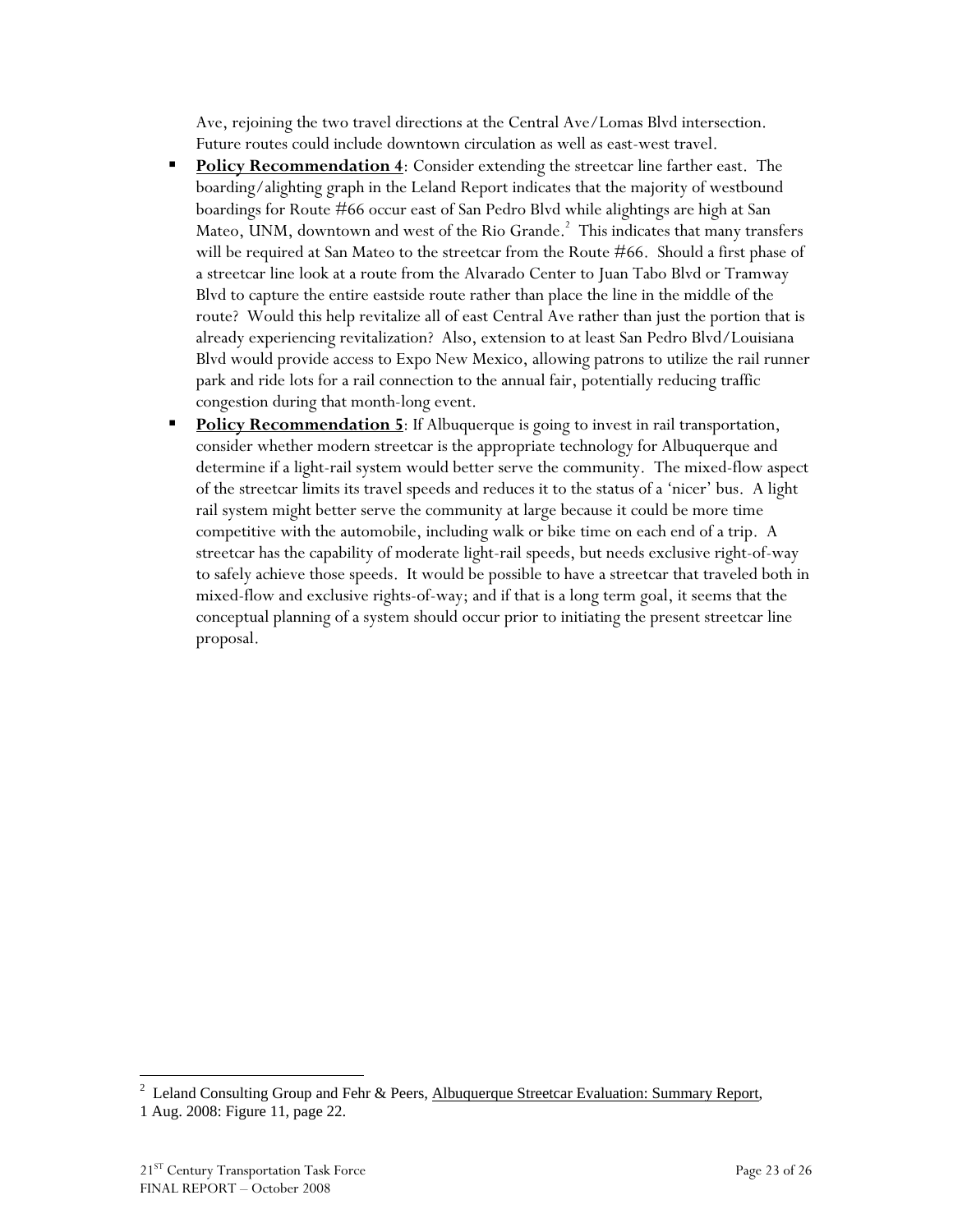## **4. FINANCING OPTIONS, OTHER THAN THE ¼ CENT TRANSPORTATION INFRASTRUCTURE TAX**

#### **Policy Recommendations for Financing Options other than the ¼ Cent Transportation Infrastructure Tax**

**City:** 

- o General Obligation Bond (Capital): 2011 Bond Increase Transit percentage.
	- 2009 percentages were set as follows via R-07-12:
		- a) Streets  $-28%$
		- b) Bike facilities 5% of Streets' 28%
		- c) Transit  $-5\%$
- o General Fund (Operating) Adjust amounts to move to Transit Dept. and to Transit/Multi-modal planning in coordination with Department of Municipal Development, Panning Department, and Council Services.
- **Federal:** Prioritize funding requests for transit in Transportation Improvement Program
- **State:** Set priorities for State requests in coordination with Metropolitan Transportation Board and Rio Metro, with an emphasis on connections to and roadway improvements for ABQ Ride, managed lanes, and Intelligent Transportation Systems.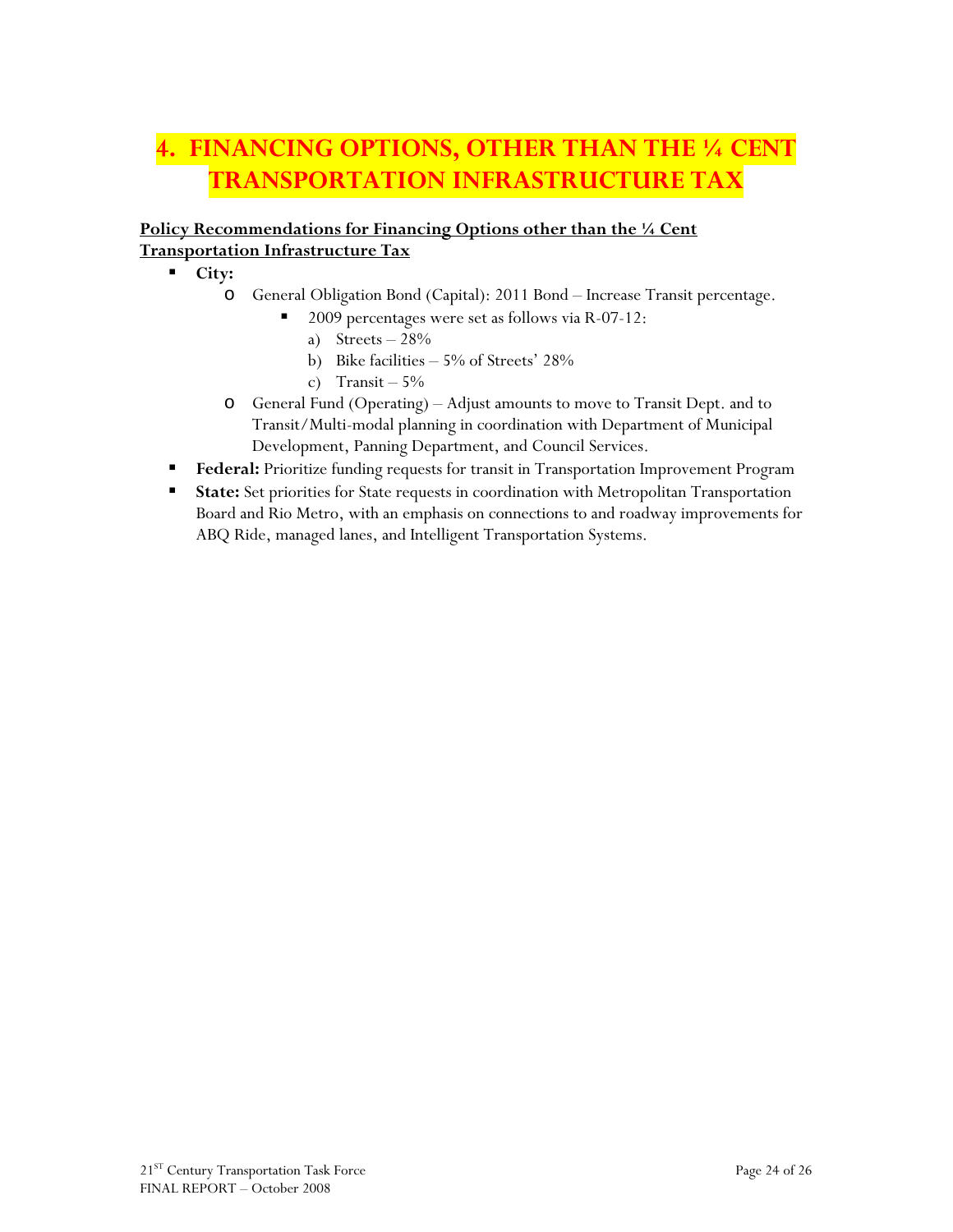## **5. DEDICATION OF THE ¼ CENT TRANSPORTATION INFRASTRUCTURE TAX**

The Task Force, by consensus, recommends that the ¼ Cent Transportation Infrastructure Tax be continued.

#### **Justifications:**

- It is clear that with Albuquerque's geographic and population growth, our challenging future transportation needs will not be met without maintaining this funding source.
- Streets must be maintained and improved for multi-modal use, and their capacity increased using various methods.
- Trails, bikeways and pedestrian connections must be improved and expanded to reduce Vehicle Miles Traveled and allow mobility choices.
- Public transit ridership and demand for new service is up significantly with the increased cost of fuel. Better service will require more funds for equipment and operations. With fewer federal dollars available, public transit must be funded locally, which will help leverage both Federal and State appropriations to the local system.

What follows is the Task Force's recommendation about how the tax should be dedicated in the future. Specific percentages were arrived at by weighing the needs of and demand for each of the tax's five programs: Road Rehabilitation, Road Maintenance, Road Deficiencies, Trails & Bikeways, and Transit. The Task Force also considered information, such as the availability of other funding sources for each program, before deciding on these percentages. For example, the Task Force was informed by the Department of Municipal Development that funds from the City's General Obligation Bond are more likely to be used for road deficiencies than road rehabilitation, which is why the Task Force is recommending a lower percentage of the Transportation Infrastructure Tax for the deficiencies program.

The Task Force recommends that its specific Policy Recommendations be adopted to direct the use of funds from the Transportation Infrastructure Tax for particular purposes. Policy Recommendations made in Sections II.1 and II.2 of this report are intended to provide guidance for the City Council as it considers extension and future dedication of the tax. This is particularly important with regard to the Roadway Deficiencies percentage and policy recommendations.

As with all aspects of this report, the Task Force voted on the recommended percentage allocations, and the final vote received the support of all but three members of the Task Force. The three members who did not vote in support of this proposed distribution of the tax wanted a higher percentage, closer to 50% rather than 36%, to be dedicated to Transit. Some members who supported the recommendation below also felt that a higher percentage (50%) should be dedicated to Transit, but they were concerned that the higher percentage would be politically difficult to accomplish.

The Task Force also recommends that the dedication section of the Transportation Infrastructure Tax include language that prohibits supplanting, which is the replacement of existing sources of funding with new sources of funding. The language should prohibit reduction in the City's General